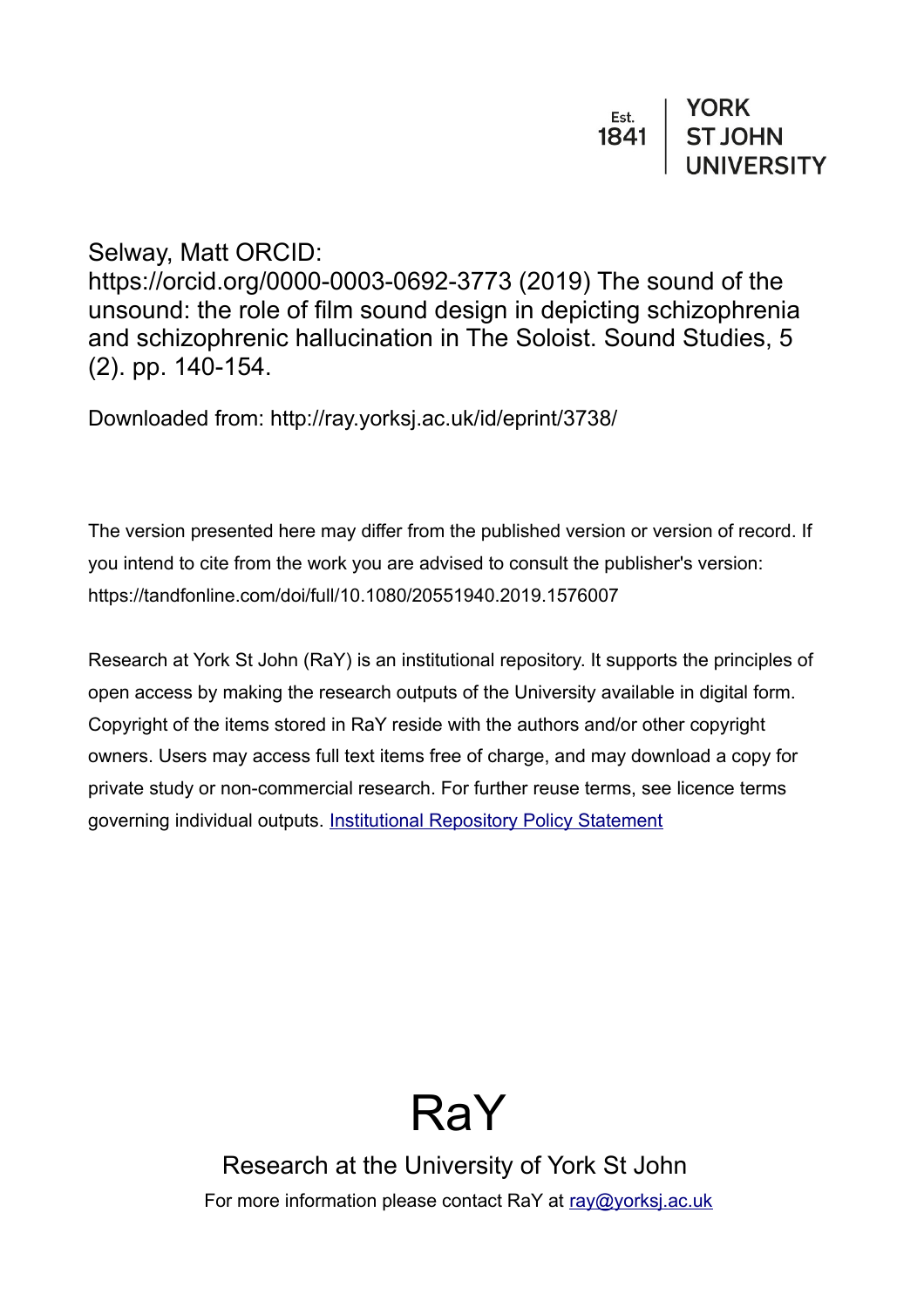# **The sound of the unsound: The role of film sound design in depicting schizophrenia and schizophrenic hallucination in** *The Soloist*

Dr. Matt Selway

*School of Humanities, Religion and Philosophy, York St John University, York, UK.*

Email: m.selway@yorksj.ac.uk, Twitter: @mfwselway

Matt Selway is lecturer in Media and Film in the school of Humanities, Religion and Philosophy at York St John University. His research concerns the representation of mental disorders in the media (primarily, though not exclusively, the biopic film), with a particular focus on the intersections of mental illness with other discourses of identity such as national identity; race; gender; and class, and how narratives focussed on mental illness can be interpreted in ways that tell us more about the wider social context in which they were produced. He holds a PhD in film studies from the University of East Anglia and currently teaches a wide variety of media and film studies modules.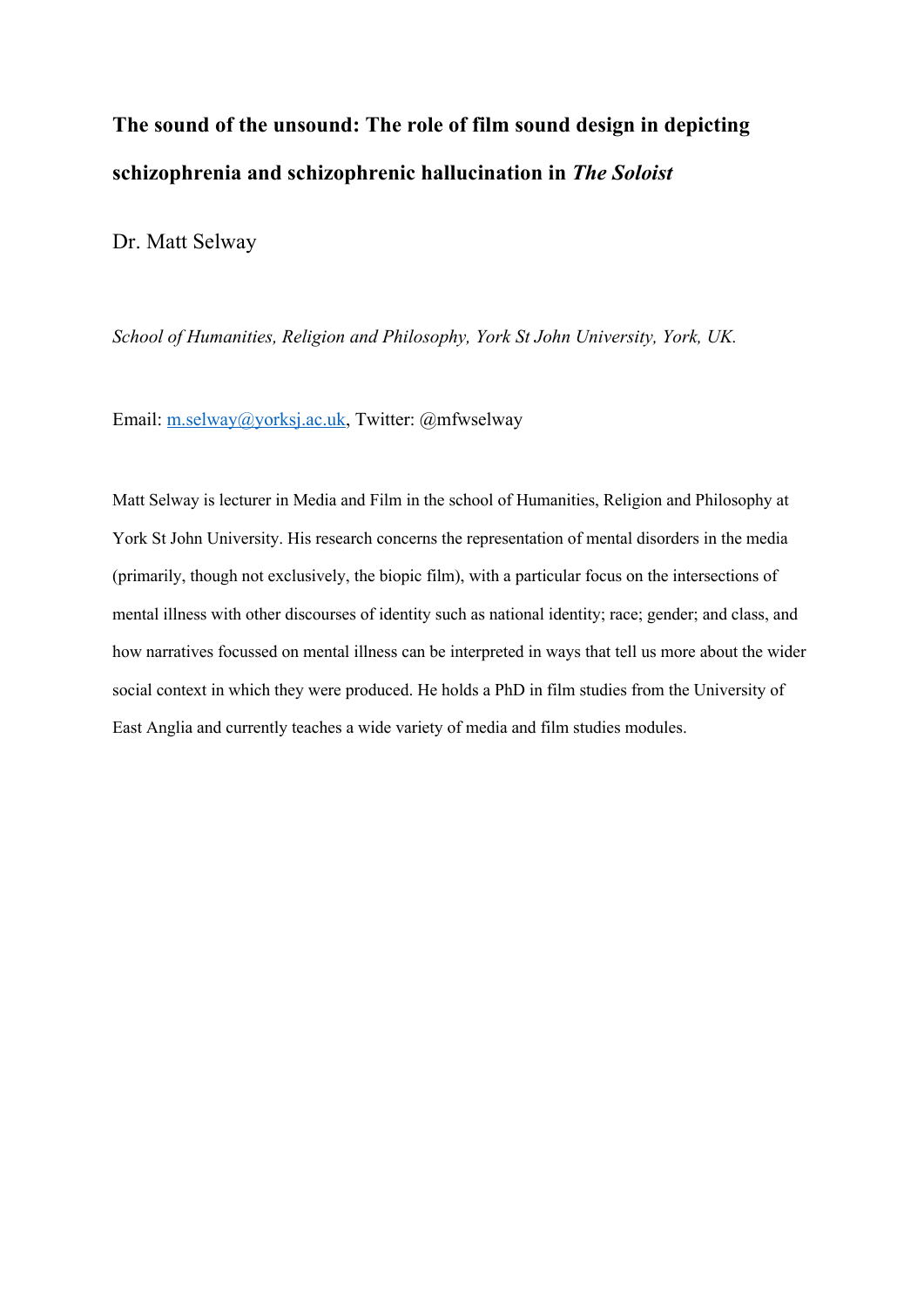# **The sound of the unsound: The role of film sound design in depicting schizophrenia and schizophrenic hallucination in** *The Soloist*

#### **Abstract**

This article considers the crucial role that film sound design and music play in the representation of schizophrenia, with a particular focus on the construction of schizophrenic hallucination, in the Joe Wright directed film *The Soloist* (2009). In undertaking close textual analysis of the film's blending of various sound effects, music, dialogue, and language, as well as considering important production insights from the director's commentary on the film's DVD, this work explores the creative approach taken to portray the film's biographical subject, Nathaniel Anthony Ayers Jr, and his schizophrenic hallucinations in the film primarily through the use of sound design and sound editing. Important areas considered include the context of the Hollywood biopic and its current fascination with the issue of mental health; the role of music and sound as a means of creating a compelling and nuanced psychological portrait in the film; and a consideration of the impact that hearing voices has for Ayers as a vulnerable and homeless black schizophrenic man, whose auditory hallucinations frequently manifest in ways that implicate racist discourses and racial anxiety in the onset and exacerbation of his mental illness.

#### **Keywords:**

Film sound, music, schizophrenia, hallucination, mental disorder, The Soloist, biopic

#### **Introduction: Genre, Representation, and Mental Disorder**

The opening sequence of Joe Wright's *The Soloist* (2009) begins with the sound effect of a tape recorder rewinding a cassette. Once the cassette is rewound the recorder clicks into playback and the first images of the film emerge. The device's owner, journalist Steve Lopez (Robert Downey Jr) starts his voice-over narration of the story of the schizophrenic and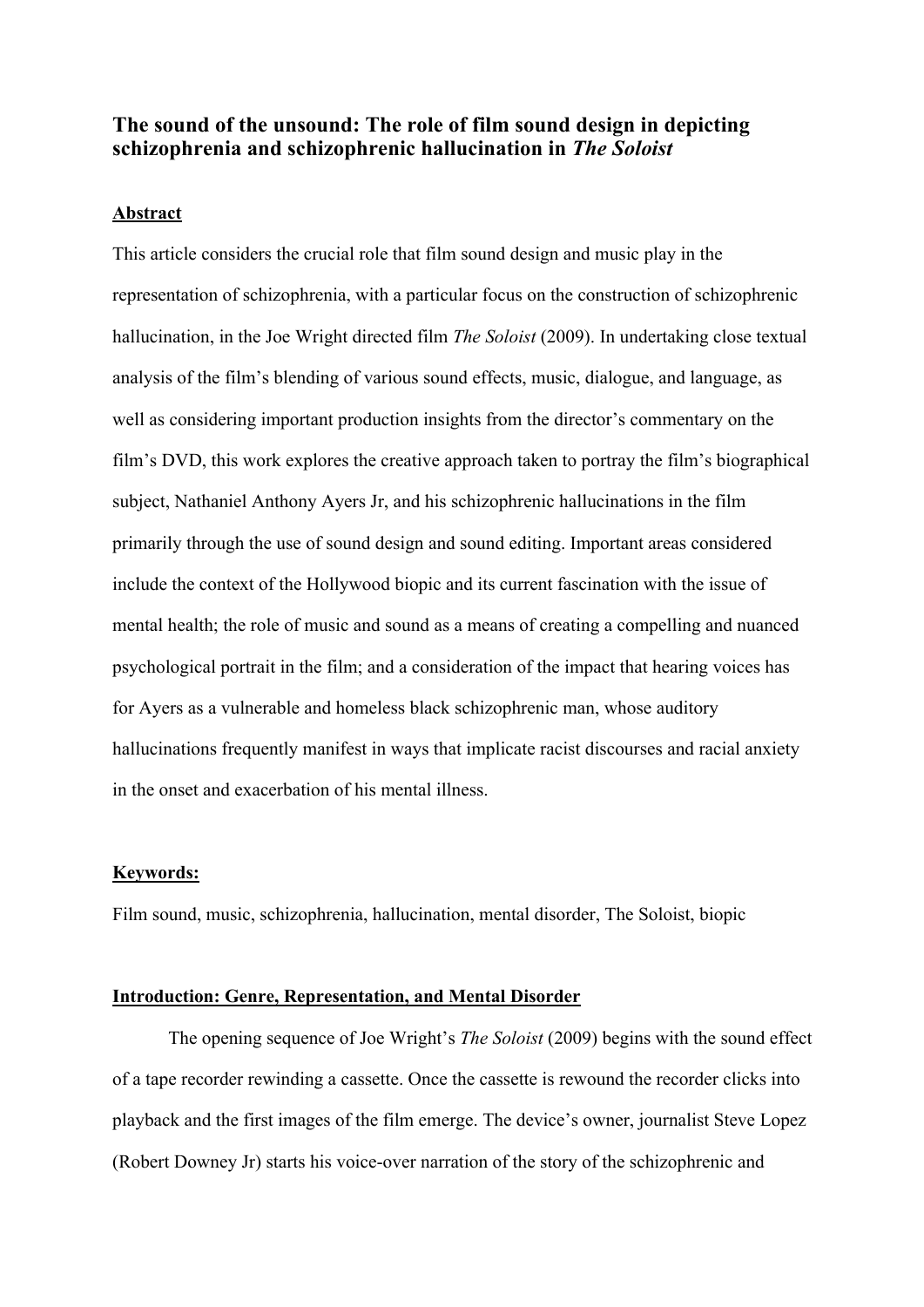homeless cellist Nathan Anthony Ayers Jr (Jamie Foxx). In the film's DVD commentary, director Joe Wright exclaims that "I don't know why, but poetically that sound of the rewinding tape machine kind of means something about the brain to me". Throughout the film, Lopez uses this device as a means of capturing, preserving and organising his thoughts and ideas for his weekly column. By contrast, the depiction of Ayers and the articulation of his schizophrenia explores the relationship between music, sound effects, voice, dialogue and language that is far more chaotic and disruptive, constructing a soundscape of mental disorder through sound designer Craig Berkey's complex mixing and interplay. This article explores and analyses the sound techniques employed in creating this auditory psychological portrait, considering the role of film genre, wider debates about mental illness representation, and the sonic properties of the film's impression of schizophrenic hallucination. The final section of this article then considers the linguistic content of Ayers's auditory hallucinations to explore some of the systemic issues that inflect the depiction of his condition, intertwining discourses of pathology, difference, and black cultural identity.

Whilst the representation of mental illness in a great number of films, including the example considered here, use creative and at times experimental visual techniques to construct representations of mental health disorders, the focus and importance placed on sound here is derived from the notion that so much of the experience and symptoms for those with mental disorders are internal, and are therefore unfamiliar to, and *unseen* by, others (see, David Mitchell and Sharon Synder 2000, 21-22). In thinking of hallucinations experienced by some schizophrenics, which, according to the fifth edition of the *Diagnostical and Statistical Manual of Mental Disorders* (DSM-V) may be visual for some patients but are far more commonly auditory in nature (American Psychiatric Association 2013, 87), the use of sound to articulate these symptoms and experiences can be argued to be a fitting creative technique to make these symptoms tangible to an audience rather than perhaps rendering them in primarily visual ways.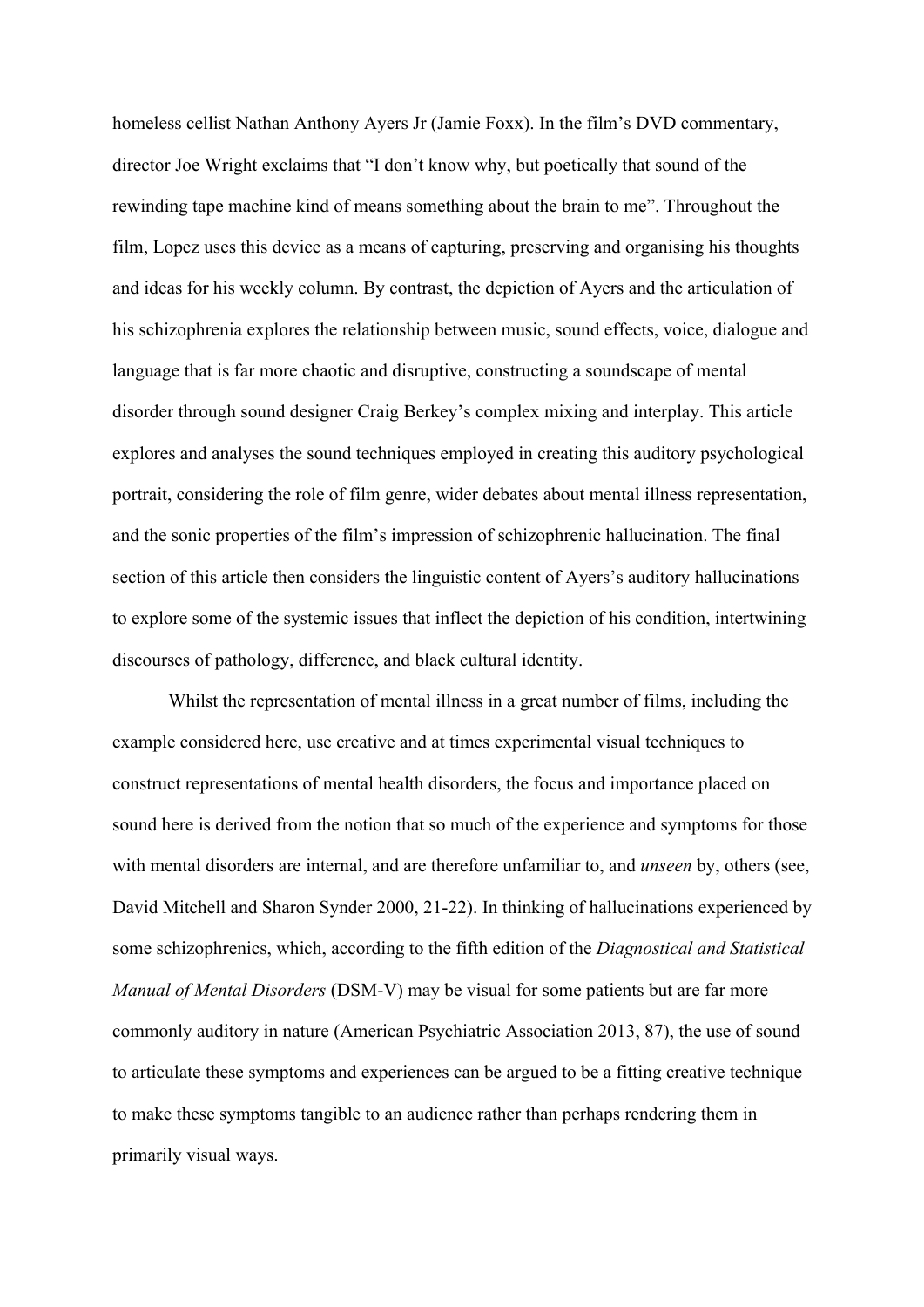However, this claim that sound is perhaps more effective as a representational device for phenomena like mental disorder is not to be taken in such a way as to suggest that this article is wedded to over-simplistic notions that particular disorders can be more "accurately" depicted in one way or another by a rigid adherence to symptomology. That is; there is no assumption here that because most symptoms of mental disorders are unseen they are therefore more "authentically" represented by sound than visuals by default. Michel Chion (1994, 107) outlines a pertinent point in this regard, stating:

Sound that rings true for the spectator and sound that *is* true are two very different things. In order to assess the truth of a sound, we refer much more to codes established by cinema itself […] than to our hypothetical lived experience. Besides, quite often we have no personal memory we might refer to regarding a scene we see. If we are watching a war film or a storm at sea, what idea did most of us actually have of sounds of war or the high seas before hearing the sounds in films?

From this one can glean that, for the most part, those viewing a film representing schizophrenic hallucinations and other symptoms (or any particular mental disorder and symptoms) who have first-hand experience of such phenomena is likely to be very low. Secondly, there is no immediate given that those who may have a lived experience of schizophrenic hallucinations have had the same experience as another person with the condition, such is the subjective and socio-culturally-influenced nature of many mental disorders. Therefore, this work identifies and explores how sound design can be used to articulate the representation of mental disorder not because sound inherently makes these representations more accurate, but because sound may provide more creative license to make tangible phenomena that are by nature largely unseeable. To this end, this article considers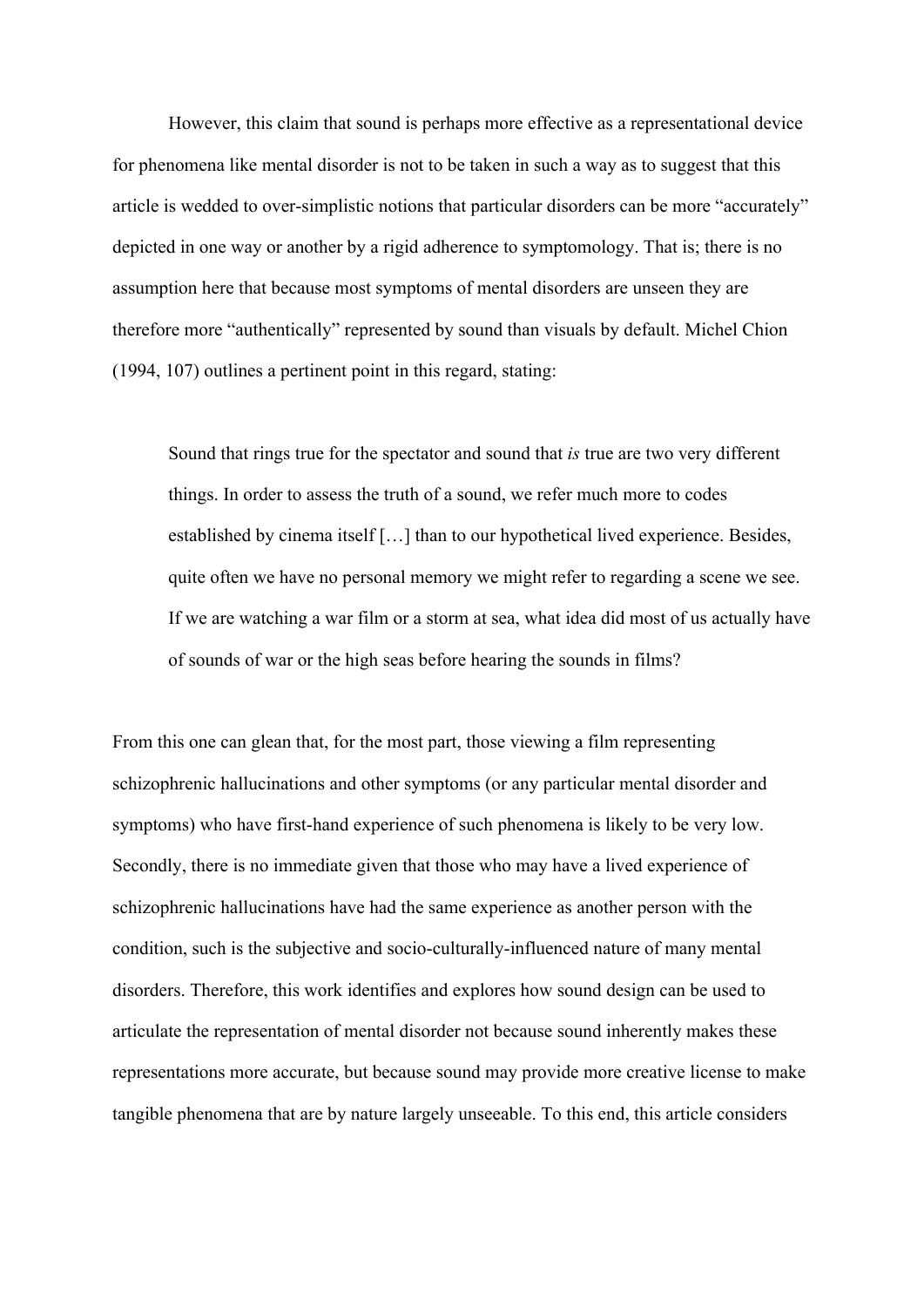not only medical criteria and symptomology but more so the underlying cultural and systemic discourses that inflect the representation of Ayers's schizophrenia.

This is not to say that the visual aspects of film form cannot be impactful or creative in the way they depict mental health issues and symptoms. Take, for instance, *A Beautiful Mind* (Howard 2001). The film portrays John Nash's (Russell Crowe) schizophrenic hallucinations in a primarily visual sense, presenting Nash's hallucinations as a selection of characters that, as is revealed towards the end of the second act, only he can see. For much of the film these characters are presented in a way that suggests they are real participants in the diegesis and only upon Nash's institutionalisation and diagnosis with schizophrenia does the realisation that they are symptoms of his mental disorder become apparent to him and the audience. In the film's making-of documentary producer Brian Grazer explains one the central complications of the film's pre-production, "how do we make thought visceral and real? If we could deal with the multiple realities and give it a thriller context it would make the movie a visceral experience, so an audience could relate to it." Grazer's comments reflect one of the more broadly philosophical questions when it comes to representing mental illness in film. How can one visually depict something that is, by nature, unseeable? In an interview for Al Jazeera TV (Khan 2009), the real John Nash explains that the hallucinated characters in the film were visions that he never saw, and that indeed he has never had visual hallucinations but rather his main symptom is hearing voices. Therefore, with Grazer's comments about providing a "thriller context" in mind, it seems the decision to represent those voices as visual characters within the film was more concerned with genre aesthetics than with attempting to accurately depict Nash's real experiences. The film noir-influenced tropes and the thriller narrative conventions of the film's second act would be significantly more difficult, if not impossible, to construct without rendering Nash's real-life audible hallucinations as visible characters that participate in the film, and certainly this would have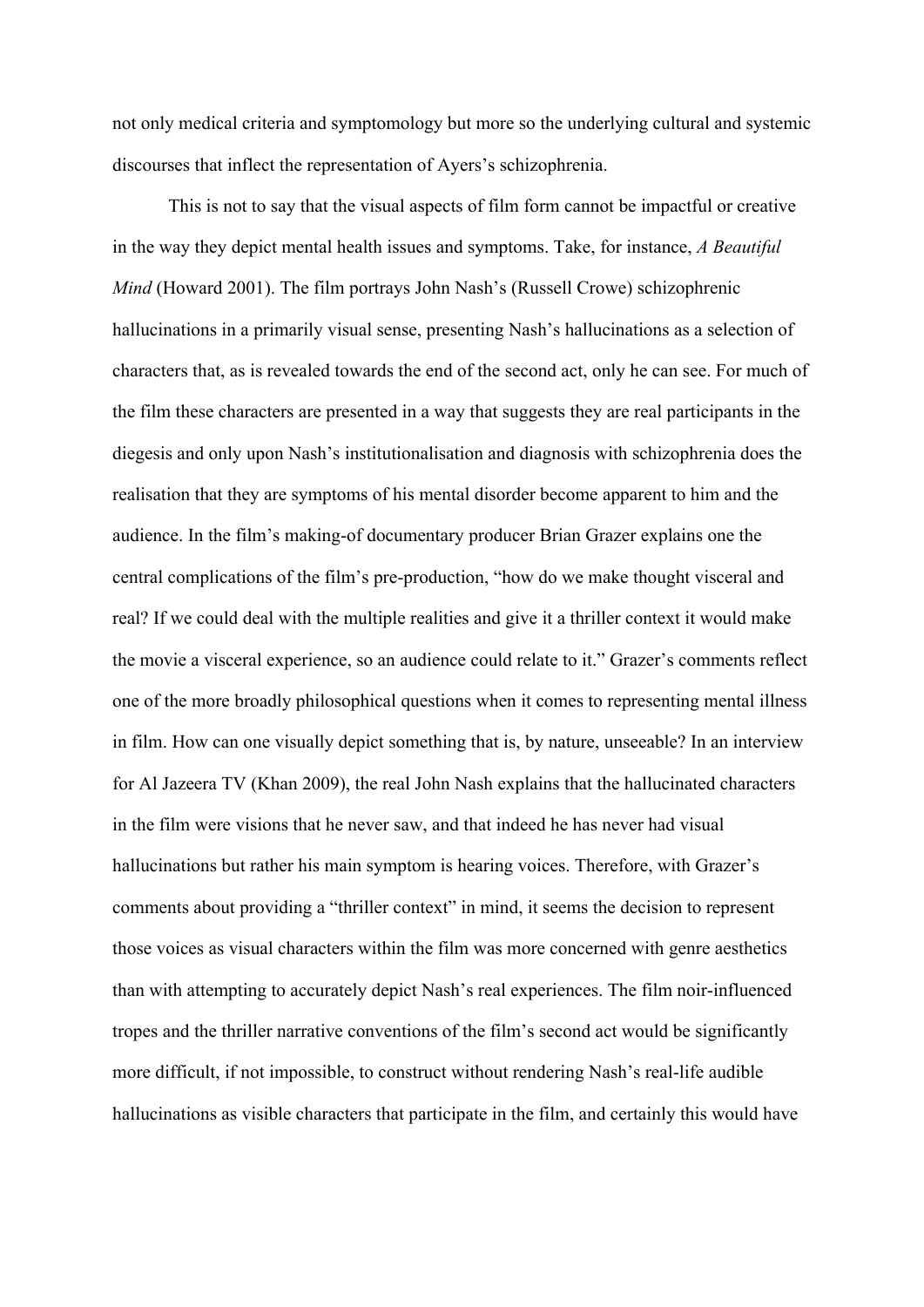prevented the possibility of the film's narrative twist in shifting from a noir-style drama to a film focussing on mental health and treatment.

This therefore raises questions about the significant role that genre plays in the decision-making process for representing mental disorder. Both *The Soloist* and *A Beautiful Mind* here are significant examples of a much broader Hollywood genre trend noticeable in recent decades. Not only do both films depict prominent narratives about mental health issues but both also do so with an explicit emphasis on the protagonist's tale as a "real-life story". The Hollywood biopic has, perhaps more than any other film genre, recently shown great fascination with narratives and themes of mental disorder, with a consistent stream of major productions released each year since the turn of the millennium. Biopics such as *Girl Interrupted* (Mangold 1999), *Pollock* (Harris 2000), *Prozac Nation* (Skoldbjærg 2001), *The Hours* (Daldry 2002), *The Aviator* (Scorsese 2004), *Ray* (Hackford 2004), *Walk the Line* (Mangold 2005), *Factory Girl* (Hickenlooper 2006), *The Fighter* (Russell 2010), *The Wolf of Wall Street* (Scorsese 2013), *Pawn Sacrifice* (Zwick 2014) and *Love & Mercy* (Pohlad 2014) all exemplify the genre's recent fascination with all manner of mental health issues ranging from depression, addiction, bipolar, schizophrenia, obsessive compulsive disorder (OCD), and beyond.

All of the aforementioned biopics of course have varied production circumstances, focus on a host of different types of historical figure and are tasked with representing a wide range of incredibly different mental health disorders. Therefore, there is an inevitable lack of aesthetic or thematic continuity writ large across the genre in the way that these representational modes are enacted. In her discussion of the genre, Bronwyn Polaschek (2013, 47) states:

If we consider the genre as a medium for representing the significance of the lives of historical figures, and as an intervention into specific discourses, we might ask: what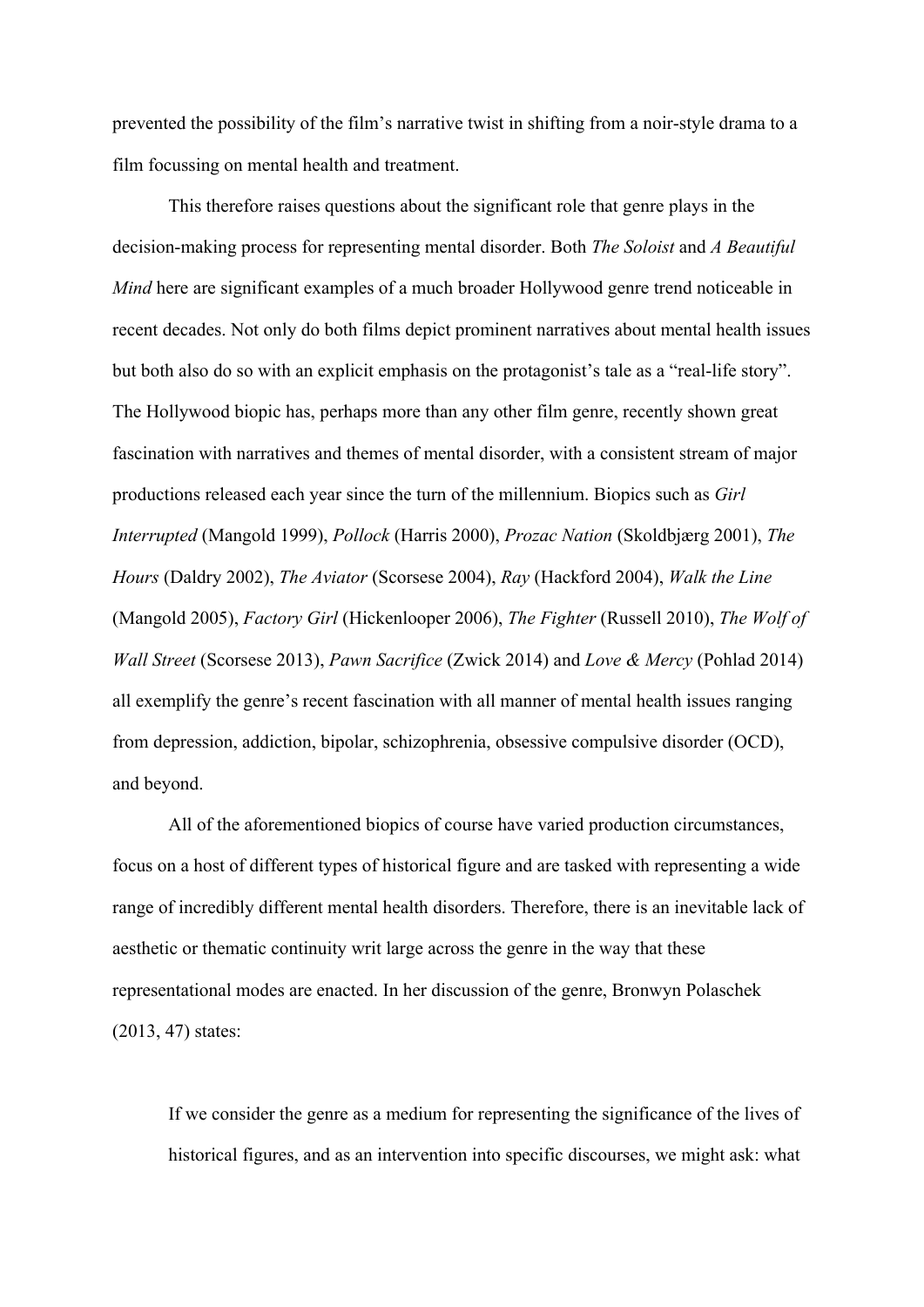kind of individuals are currently celebrated by the biopic genre? How are their lives represented?

In considering Polaschek's questions, I have already outlined that one of the most popular types of historical figure in the Hollywood biopic of the last two decades appears to be those who have experienced mental illness. In addressing how these lives are represented, one can see a great degree of range in the philosophies towards depicting mental health in film. This breadth and variation in the way that the genre depicts mental health issues is influenced by key factors such as the particular disorder the protagonist has, the historical period that is being recreated in the film, and the particular conventions associated with certain subgenres of the biopic. As already mentioned above, the construction of schizophrenia is drastically different between *A Beautiful Mind* and *The Soloist* precisely because the historical periods and locations are different but also primarily because they are constructed with different subgenre tropes and themes in mind. As a popular music biopic, discussed in further detail by Lee Marshall and Isabel Kongsgaard (2012, 346-361), *The Soloist*, like others within the subgenre that focus on musicians with mental health issues, such as *Amadeus* (Forman 1984), *Ray*, *Walk the Line*, and *Love & Mercy*, understandably make significant use of sound (voice, dialogue, music, and sound effects) as a substantial means of portraying that disorder, to reflect the creative field of the performers whose lives they narrate. In undertaking a close analysis of *The Soloist*'s approach to creating a mental illness soundscape and its experimentation with the characteristics of conventional sound design, this article makes for an original contribution to the field of film sound studies, illuminating how the various aspects of sound design come together here to create the impression of auditory hallucinations and shed light on the crucial role of sound in communicating mental illness on film and connecting these representations to wider cultural and systemic discourses.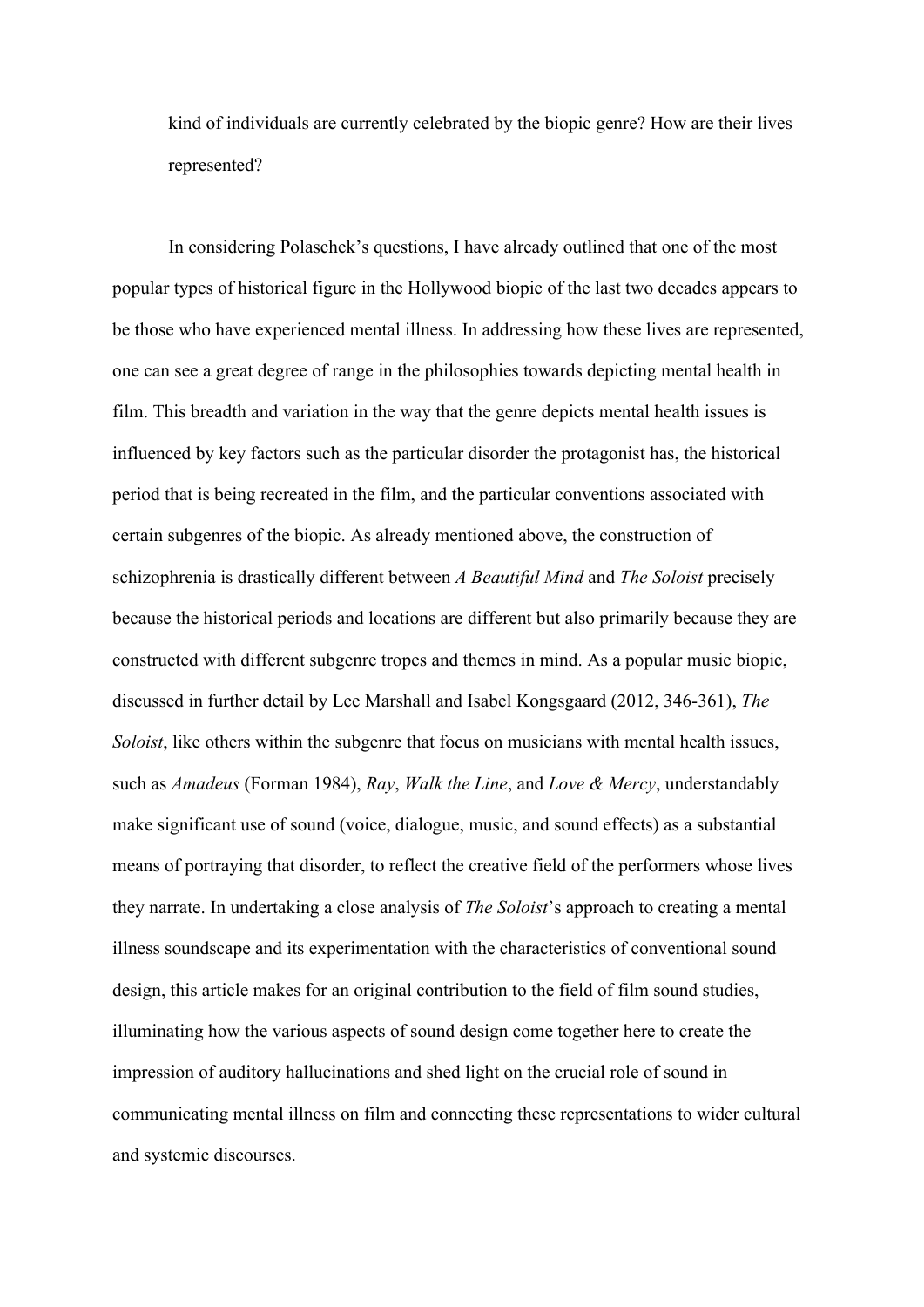#### **Sound, Music, and the Mind**

The use of diegetic music and sound in *The Soloist* as a means of representing schizophrenic hallucination are both inflected and complicated by their relationship to nondiegetic sound, interior diegetic sound and moments where distinctions between diegetic and non-diegetic are intentionally disregarded as a means of creating a psychologically complex portrait of Ayers and his condition. In the film, Ayers first comes to public attention after Steve Lopez has a chance meeting with him by a statue of Beethoven in Los Angeles. Lopez, struggling to find an original story for his *L.A. Times* column, decides to write a series of articles about how this talented Juilliard-trained musician came to be homeless. Soon after, Lopez watches and listens to Ayers play the cello in a tunnel of a busy L.A. road. The use of sound editing here becomes important in reinforcing Ayers's affinity, as a homeless man, with the streets. As he plays, the resonance and timbre of the notes are embellished by the ambient traffic noises in the tunnel and the distant sounds of police car sirens. The camera begins with close-ups of Ayers's hands, emphasising his talent and mastery of the instrument, but then rises above Lopez and Ayers, floating above the streets as Ayers's music, accompanied by non-diegetic orchestral accompaniment, continues to play. The piece that Ayers plays is an arrangement for the film, composed by Dario Marianelli, titled *A City Symphony*. The music's title alone illustrates how the piece purposely blurs diegetic and nondiegetic sound to emphasise Ayers's association with the urban milieu of Los Angeles on account of his homelessness, which is accompanied by visuals that first focus on Ayers and his performance but ultimately culminates in a series of bird's-eye-view aerial shots of the Los Angeles topography, which Ayers describes as "the perfect music environment."

The presence and role of Beethoven here has significant narrative value in terms of disability, music, and pathology. Firstly, that Lopez meets Ayers by the composer's statue symbolises Ayers's adoration for Beethoven, who is frequently referenced throughout the film to be Ayers's largest musical inspiration. However, more significant in investigating the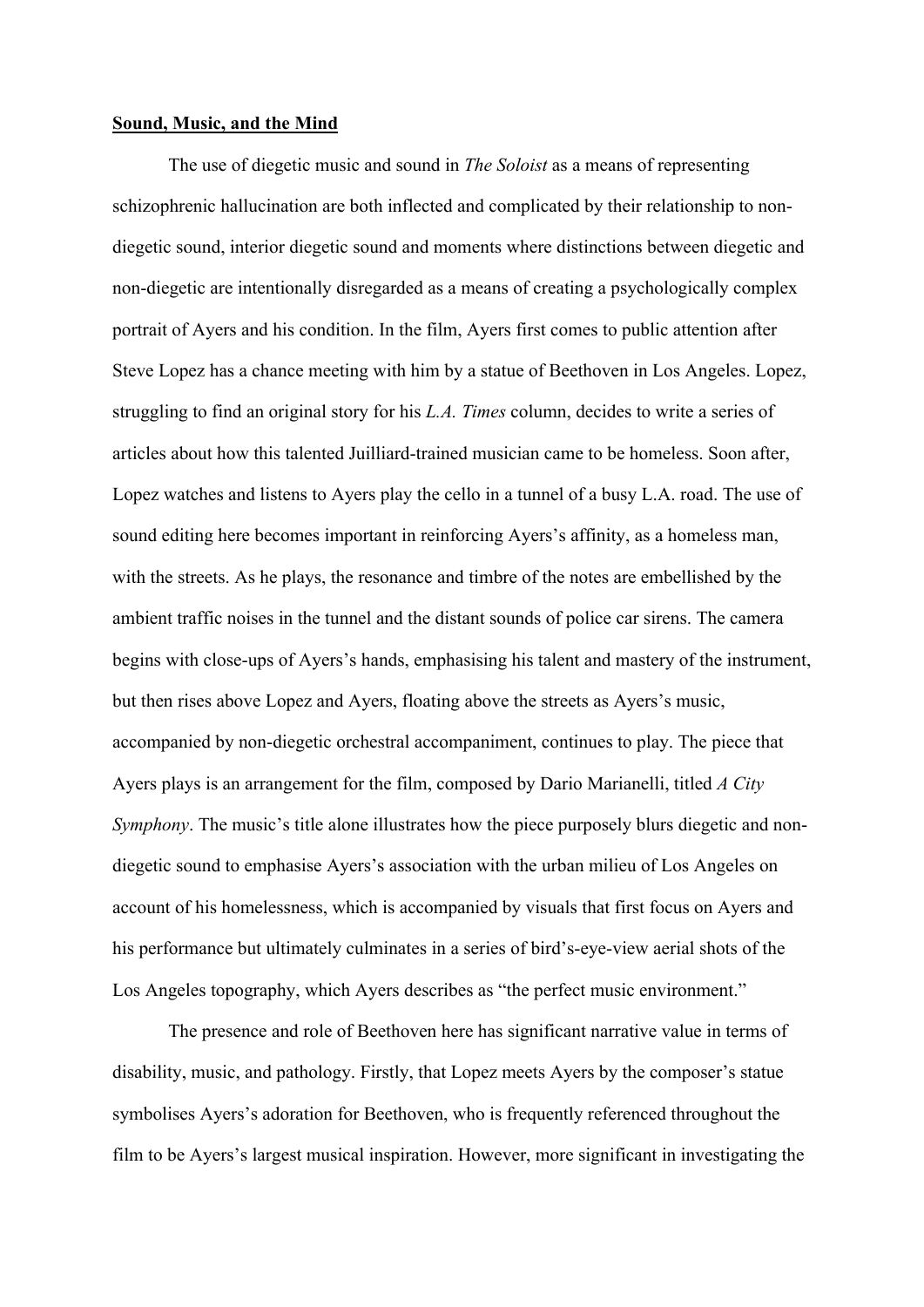role of sound and music and their connections to disability and mental health is that Marianelli's *City Symphony* arrangement is an adaption of Beethoven's String Quartet No. 15 Op. 132. The movement's title, *Heiliger dankgesang eines Genesenen an die Gottheit, in der lydischen Tonart* (translating to 'a holy song of thanksgiving to the Deity from a convalescent in the Lydian mode') is considered by many to be an autobiographical piece. Composed in 1825, close to Beethoven's death after sustained periods of ill health and experience with hearing loss, which were believed by some to be linked (see, for example, Wallace 2018, 14- 15), the composer has often been portrayed as having become psychologically unstable and erratic (Deaville, 2015, 648). As such, common discourses surrounding the notion of what Joseph N. Straus (2011, 27) calls "divine affliction" inform the critical reception and framing of Beethoven, suggesting that his disability was in some way an obstacle to be triumphantly overcome in order to keep producing exceptional music (ibid, 17). Whilst Straus takes issue with this common but overly simplistic trope of representing disabled composers (a trope that has also been prevalent in Hollywood biopic narratives of characters with mental health issues as well), there is nevertheless an interesting biographical and narrative connection made between Ayers and Beethoven here, substantiated by the historical context of the autobiographical music ruminating on Beethoven's experiences of illness and disability. Both figures have been framed in various ways as a version of the archetypal "mad genius", Beethoven as an increasingly reclusive tortured genius contending with deafness and Ayers as a disadvantaged homeless schizophrenic with a supreme musical exceptionality.

When Lopez first meets Ayers by the Beethoven statue, he is actually playing a dishevelled violin, complete with some missing strings, because it is easier to keep when living on the streets than a cello. In this initial meeting, Ayers persistently plays the same short melodic fragment over and over again. Chion (1994, 8) describes this musical technique as a common trope for connoting madness in opera, in which "the famous operatic convention of madness [features] dumb little music that a character repeats while rocking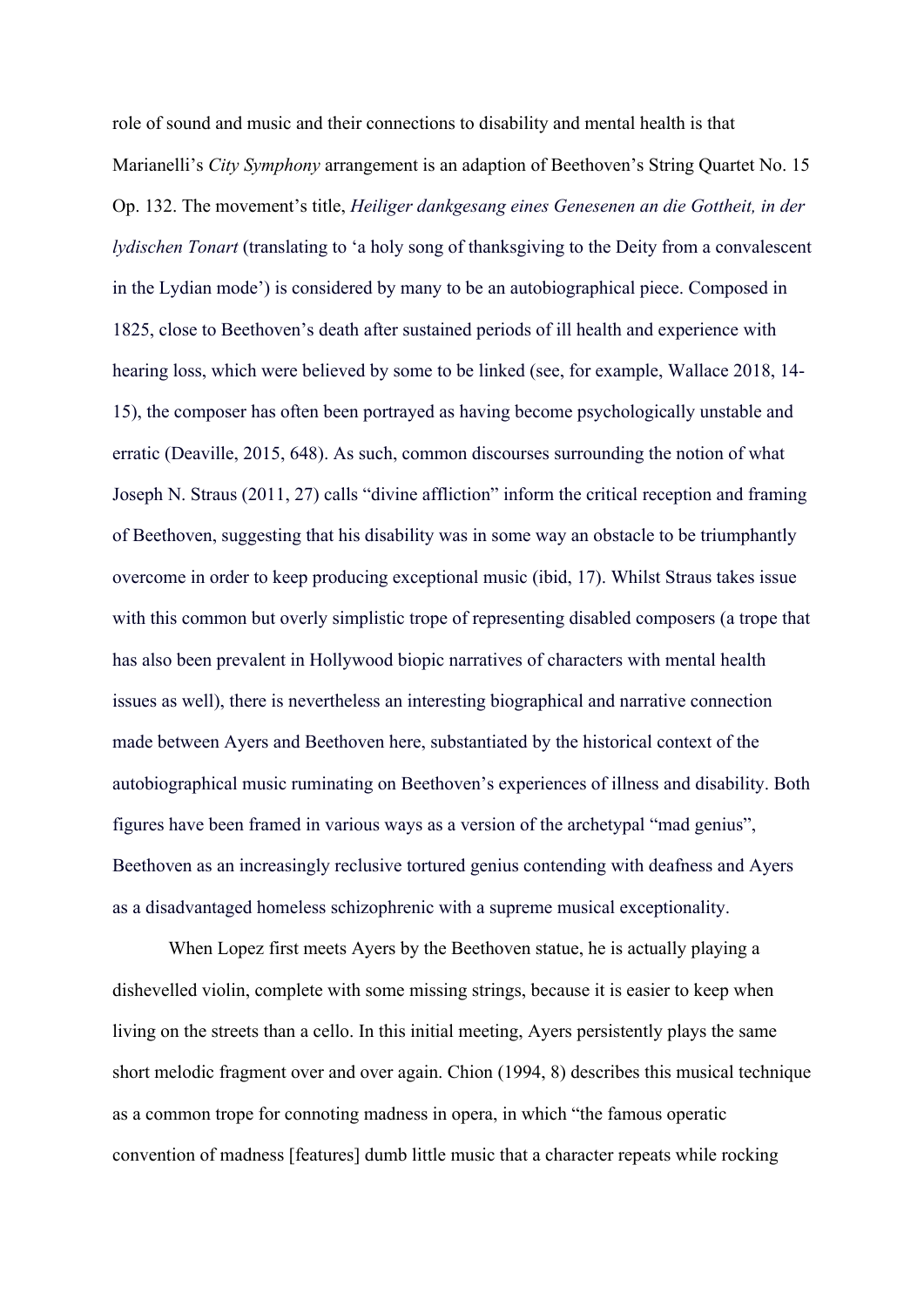back and forth". As such, this initial motif is symbolic of Ayers's disordered mental state. However, once he is given the opportunity to play the cello again and we hear his performance alongside the full non-diegetic *City Symphony* accompaniment, it emerges that the violin motif that Ayers played initially is actually part of the wider symphony. Only now, as Ayers has his specialist instrument back (and all of his strings!), is the motif resolved and returned to its position within the wider arrangement in its full splendour. Therefore, it becomes ever clearer how important the role of music is in narrating the life-story of this musical figure and for portraying the vicissitudes of his mental health.

The combination of diegetic and non-diegetic sound in this sequence serves to comment upon Ayers's mental faculties. Until this point viewers have only seen Ayers behaving incoherently and in an unusual manner, but the use of sound and musical performance here illustrates not just his affinity with the streets but also the way in which music anchors, stabilises and directs his concentration. In his discussion of sound and the disabled body in horror films, Stefan Sunandan Honisch (2016, 119) contends that "if noise is defined by sonic disorder, then music, its opposite, produces sonic order". This is also true of *The Soloist*'s use of sound and music to suggest mental order and disorder through the contrast of consonance and dissonance, a technique of sonic representation of disability frequently explored in disability studies in music (ibid, 121). The use of distorted and cacophonous sound and noise to connote Ayers's more turbulent experiences with hallucination, discussed in further detail in the following section, and the use of music in these earlier scenes to provide a sonic counterpoint to this instability illustrates the manner in which the film juxtaposes elements of sound design and score to provide complexity to the depiction of Ayers's schizophrenic vicissitudes.

The use of a select few shot-reverse-shot close ups of Lopez and Ayers during his performance in the tunnel also uses a juxtaposition technique in the editing to add emphasis to Ayers's exceptional relationship with music. Every shot showing Lopez as he listens and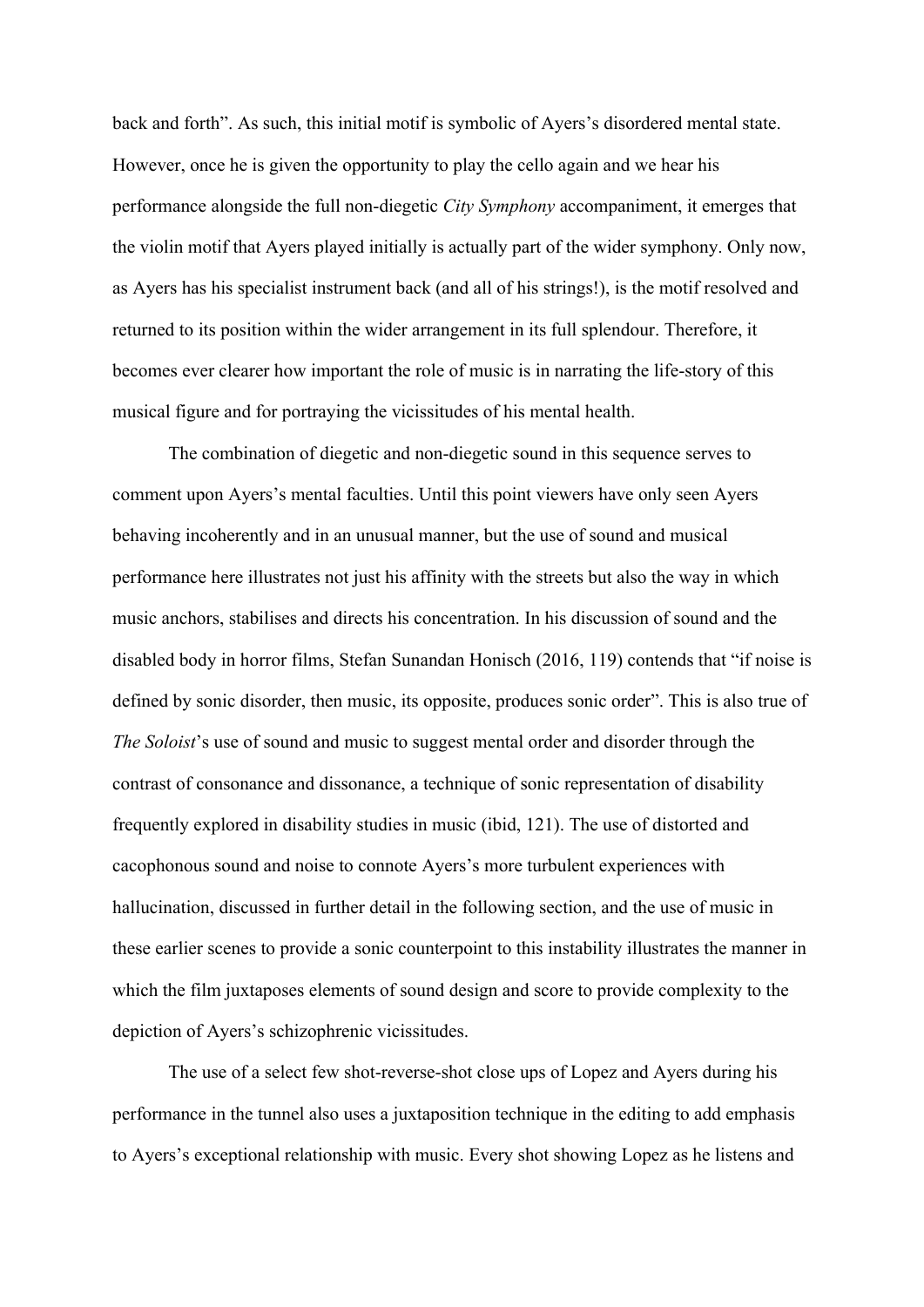appreciates Ayers's playing using only diegetic sound of the traffic and the cello's notes, whereas all close-ups on Ayers's face mix these diegetic sounds with the non-diegetic orchestral accompaniment. This sound editing strategy allows one to see, and more importantly *hear*, the way in which Ayers's extraordinary musical aptitude enables him to understand and locate his instrument's position within the larger orchestral arrangement entirely in his mind.

If the non-diegetic sound that one hears during shots of Ayers's face suggest that this extra accompaniment is present in Ayers's mind, this would suggest that this is in fact not non-diegetic at all and is instead what David Bordwell and Kristin Thompson refer to as "internal diegetic sound". Bordwell and Thompson (2001, 307) note that using sound to enter a character's mind is a common narrative trope, to the point where we must distinguish between when diegetic sound is internal (occurring within the diegesis but exclusively within the character's mind) and external (sound that we can connect with a physical source in the scene). Thus, my interpretation of this scene, whereby Ayers hears the orchestra in his head as he plays, suggests that the sound is not, as I referred to it earlier, non-diegetic at all, but in fact is internal diegetic sound. However, in the shots where neither character is shown but instead we see the urban landscape of L.A. the orchestra remains, and Ayers's playing simply becomes another component of this soundscape. It is for this reason that I also refer to this as non-diegetic sound, as the blurred distinction between the two characteristics of Berkey's sound design is an integral aspect of how this scene emphasises Ayers's affinity with and movement within the streets.

Where Bordwell and Thompson (ibid, 308) rightly note that blurred distinctions between diegetic and non-diegetic sound are often used to challenge viewer's expectations of typical sound design or to reject the conventionality of traditional sound design in mainstream cinema, this scene offers another insight into the potential motivations for obfuscating distinctions between these elements of film sound. In this instance, the unclear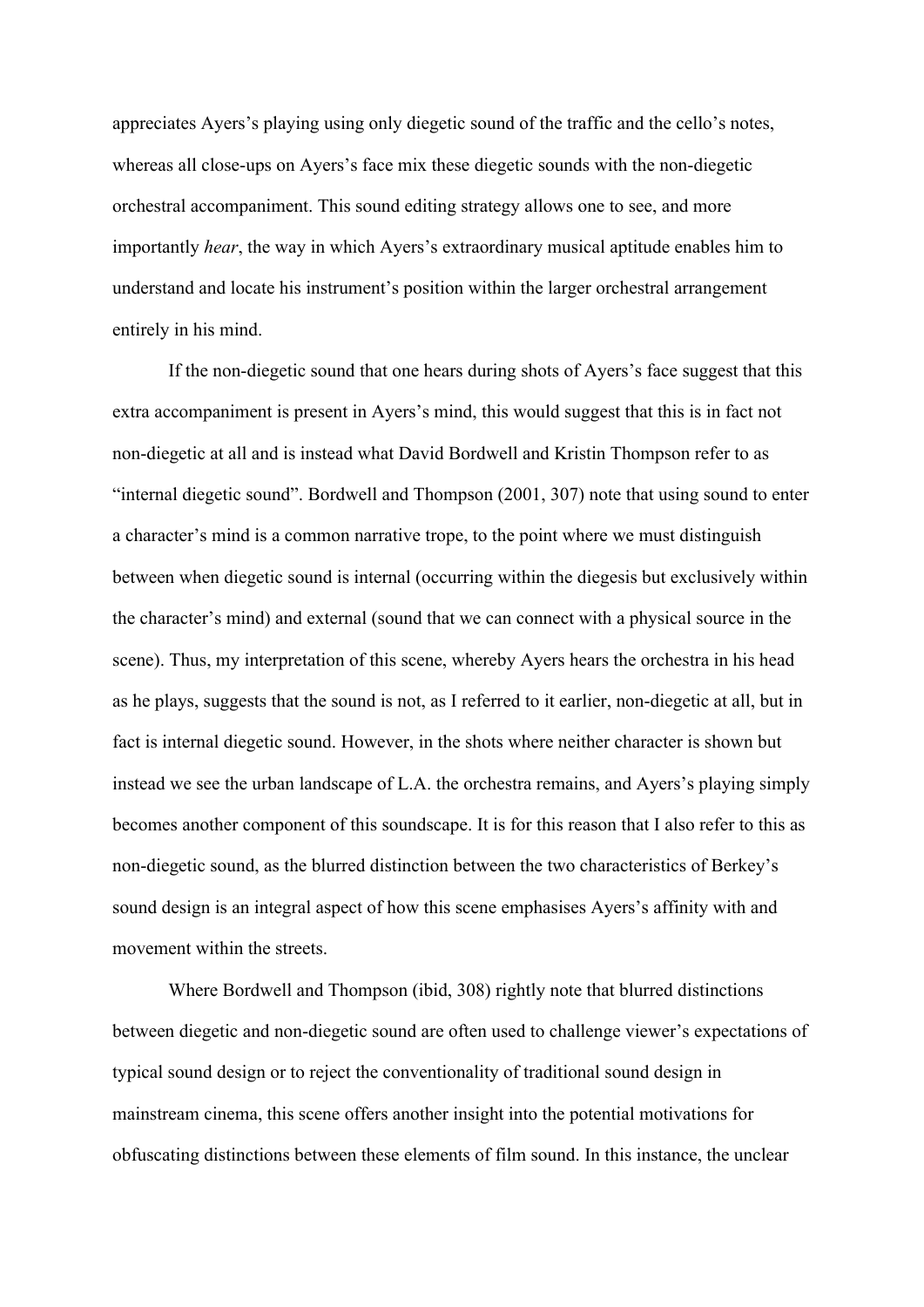relationship between the different types of film sound is in fact utilised to enhance our insight into Ayers's schizophrenic mind. Therefore, when scholars such as Bordwell and Thompson (ibid) and Chion (1992, 110) refer to Jean-Luc Godard as a notable exponent of this technique, the key distinction here is that in *The Soloist* this blurring between the different aspects of soundtrack is not part of a meta-textual practice designed to draw viewers out of suspended disbelief or directly challenge their viewing expectations but rather forms part of a cogent tapestry of Ayers's mind.

There is one particular moment in the film where Joe Wright's direction and Craig Berkey's sound mixing makes explicit the impact that music has upon Ayers's mental state. Lopez takes Ayers to listen to a rehearsal of the Los Angeles Philharmonic, and as the introductory bars of Beethoven's Symphony No. 3 ring out, a close-up shot of Ayers's upper body and face shows him flinch as the staccato notes in the opening punctuate the silence of the scene. The camera then centres solely on Ayers's chest as the sound effect of his heartbeat is introduced in time to the music, as if keeping rhythm. This immediately establishes both a physical and emotional connection between Ayers and the music of his idol. This technique exemplifies the manner in which, in Sunandan Honisch's (2016, 118) words, "music serves…as an expressive medium through which to narrate the disabled body." However, this approach goes beyond narrating only the disabled body but also elucidates further the film's crucial interplay between music and Ayers's psychological balance. This method of representation typifies the concept of the *bodymind*, as discussed by scholars such as Margaret Price (2014) and Sami Schalk (2018), whose intersectional work on feminist theory, racial identity, and disability studies explores the complex imbrication of mind and body and the intractable connection between the physical and mental, complicating common Cartesian notions of the mind/body divide (ibid, 5).

An extreme-close-up on Ayers's eyes as he watches the orchestra then begins to track-out quickly, with all backing light having dropped to black, leaving only Ayers visible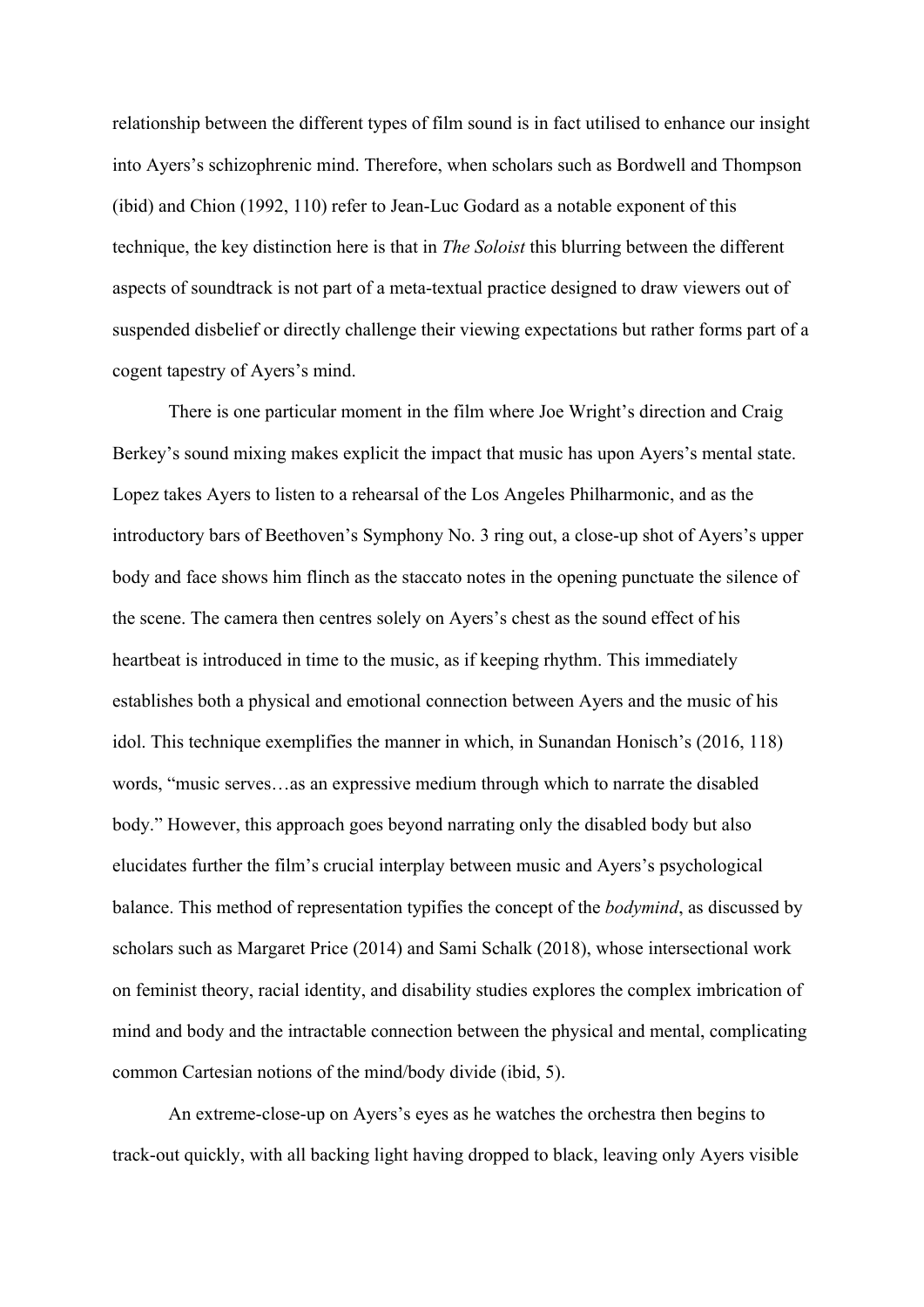in the frame as he closes his eyes. Upon doing so, the footage switches to an abstract sequence of lights, in various colours and shapes, flashing and moving in time with the music. This visual accompaniment, achieved through filming disco lights through the bottom of a whiskey glass, remains uninterrupted as the coloured strands accelerate and decelerate alongside the tempo of the music. In the director's commentary on the film's DVD, Wright says of the scene: "I really wanted the audience to just listen to a piece of Beethoven […] and not have to worry about images, which was when I came up with the idea of an extended 2 minute abstract light show sequence."

Wright's contention here is that this unusual aesthetic practice is aimed at removing, or at least downplaying, the spectacle of the image and focussing viewers' attention to the modality of film sound. Wright goes on to say that that light sequence "also refers to […] synaesthesia, which is a condition that some people have when musical notes are represented in their mind by colours. In other words, when they hear a musical note they see a colour. Often schizophrenics also have synaesthesia. Although, [Ayers] doesn't." This scene then demonstrates another approach to the question posed by Grazer about the most effective way to make mental illness tangible in film. Where *A Beautiful Mind* translates John Nash's auditory hallucinations into the visual modality for the sake of fitting the thriller aesthetic of the film, then, *The Soloist*'s focus on Ayers as a character profoundly motivated and moved by the music of Beethoven employs a technical approach that adds visual embellishment to the primary use of sound in this instance. As a popular music biopic focussing on the lifestory of a musician and his mental disorder the use of sound here to communicate the experience of the condition is befitting of the genre's codes and conventions. Although Wright points out that the real-life Ayers does not experience synaesthesia as part of his schizophrenia, what this scene creates is a greater sense of Ayers's psychological connection to music in the film; exhibiting its capability to soothe and stabilise his mental state. Just as with Nash and his experience of schizophrenia in *A Beautiful Mind*, which takes many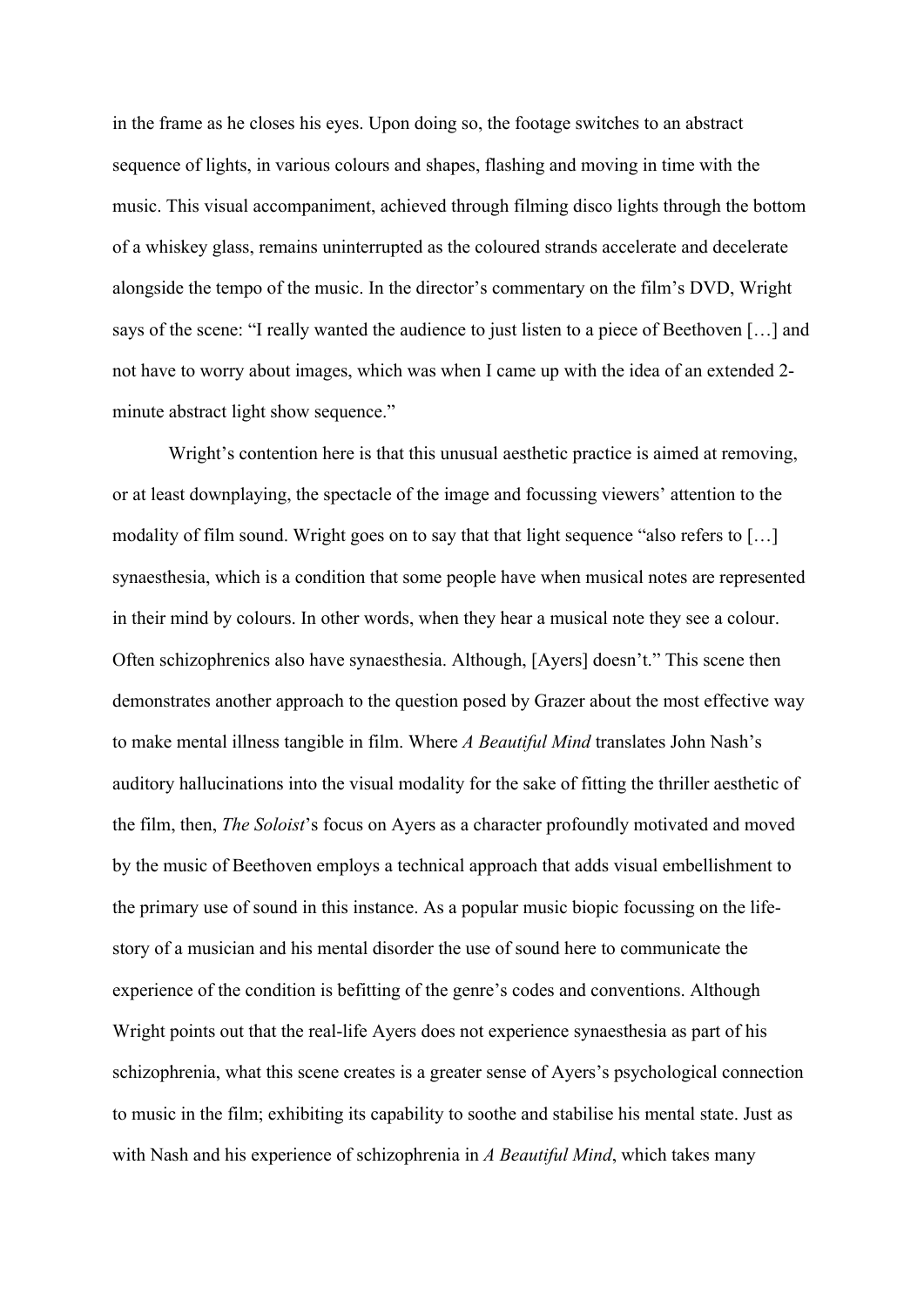narrative and aesthetic liberties with the details of his life and illness, the inclusion of the synaesthesia reference here re-emphasises the biopic's loose relationship to the actual lives of those they focus upon, reminding us once more that the critical questions asked of the genre, as with fictional texts depicting mental health issues in any genre, must go beyond notions of accuracy or fidelity to the "real" person or the "real" condition.

Elsewhere in his commentary on the film, Wright explains that "the voices in a schizophrenic's mind are believed to be caused by a […] connection of synapses between the hearing part of the brain and the thinking part of the brain, so that they literally believe the brain reads thoughts as sound". Regardless of whether this claim is substantiated medically or not this comment provides an insight into the aspects of the mental condition that have informed the creative choices taken by Wright, Berkey, and the film's production team in exploring the aural possibilities of representing it. We might therefore interpret the aforementioned abstract light sequence as a visual metaphor for the electrical nerve signals sparked by synapse activity in Ayers's brain upon hearing the rendition of Beethoven as well as a less intrusive accompaniment to the music's prominence in the film's final edit.

Wright's understanding that schizophrenic hallucinations are the result of overlapping synapse connections between the hearing and cognitive areas of the brain also illustrates the manner in which the voices that Ayers hears in his aural hallucinations become manifest in the film. Ayers's hallucinations are primarily presented and explored through the use of flashbacks, using internal diegetic sound to portray these voices. This internal diegetic sound is often purposefully unclear and incoherent as a means of emphasising the disorientating and traumatising effect they have on him. The sound design is fundamental in the approach to creating a compelling and convincing soundscape of mental illness here, typified by the way that Joe Wright and Jamie Foxx approached the preparation for the performance of schizophrenia given by Foxx in these flashbacks. Wright explains that, during the recording of one specific flashback in which Ayers is particularly unnerved and distressed by the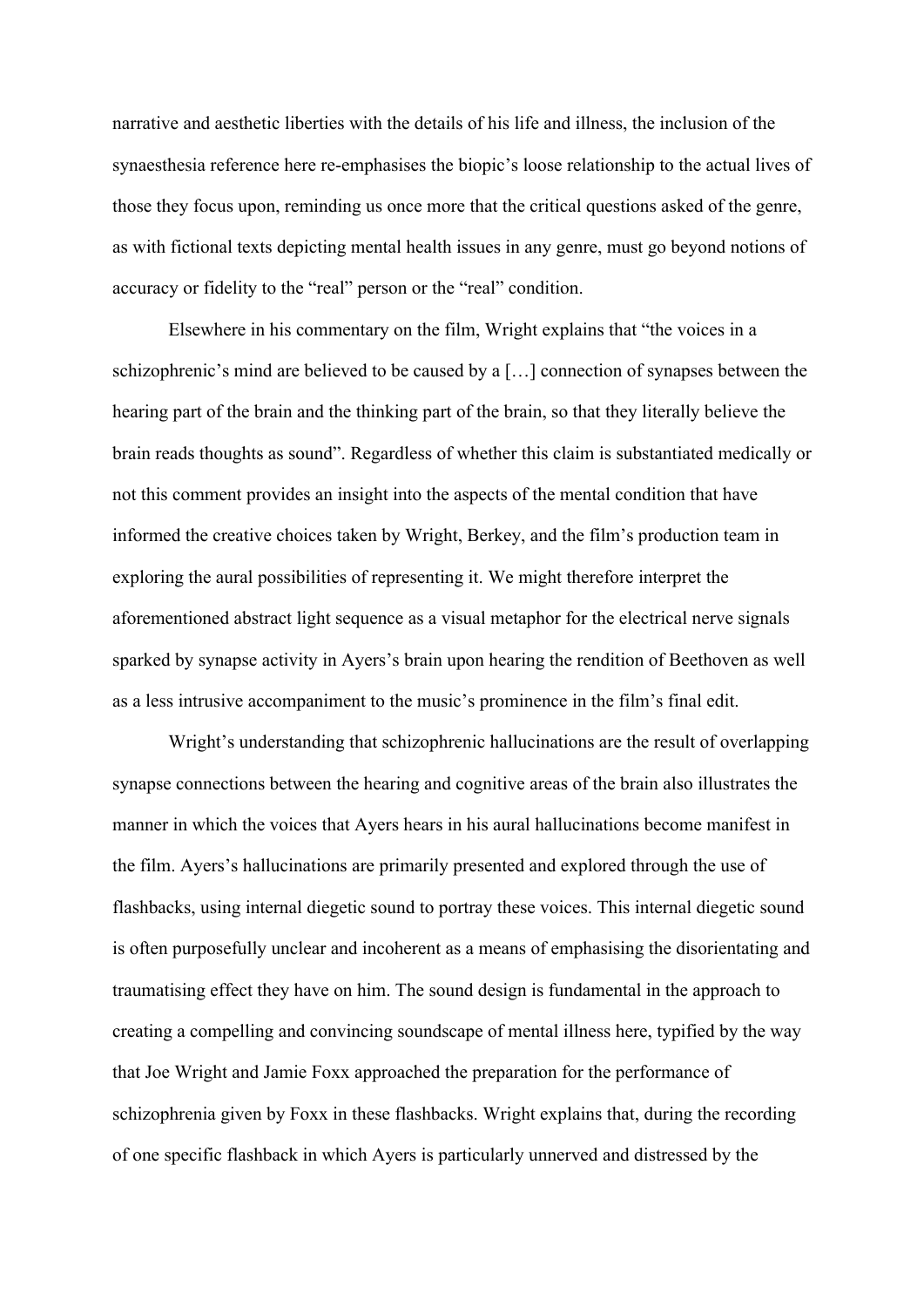voices, the scene was shot using audio technology as a means of confusing and disorientating Foxx during filming: "I put earpieces in Jamie [Foxx's] ears that fed to a mixing desk, and from the mixing desk I played music forwards, music backwards, voices, and I spoke to him through a microphone; stuff that I can't repeat on a PG-13 DVD".

Although the variety of discordant sonic elements brought together and narrowcasted into Foxx's ears as a means of enhancing his performance of mental illness are not those that ultimately were included in the scene's postproduction (a detailed discussion of the hallucinations' audio content is included in the following section), this strategy does replicate the sonic confusion created via the use of the cacophony technique that remains present in the final cut. Gianluca Sergi (2004, 150-151) explains that incoherent cacophonous sound is rarely the objective of sound design and mixing in postproduction as "in conceptual terms, too many sound layers will produce a kind of conceptual cacophony: they will end up sounding like a mass of sound whose individual components are not distinguishable." However, Sergi goes on to highlight that, actually, the concept of clarity in sound design doesn't necessarily always mean being able to identify each sound element and layer precisely, but in fact "[a] lack of clarity in a sequence could work to the film's advantage" (ibid, 152). Therefore, whilst the use of blended and cacophonous sounds directed into Foxx's earpieces doesn't feature in the final cut of the film, but is rather replaced by a different cacophony of recorded voices to simulate the phenomenon of hallucinations, the manner in which these postproduction voices are blended and mixed in such a way as to obfuscate the sonic clarity of the hallucination actually provides conceptual focus to Ayers's mental state. For Sergi (ibid), "thinking about focus is […] very important because it helps highlight the need for filmmakers to achieve some kind of 'order' in what potentially could otherwise be irreversibly chaotic [sound]". Thus, the clashing and discordant sounds of the various voices all speaking at once, in various registers and volumes, that we hear in Ayers's head means that the sound design of the hallucination simultaneously obfuscates the viewer's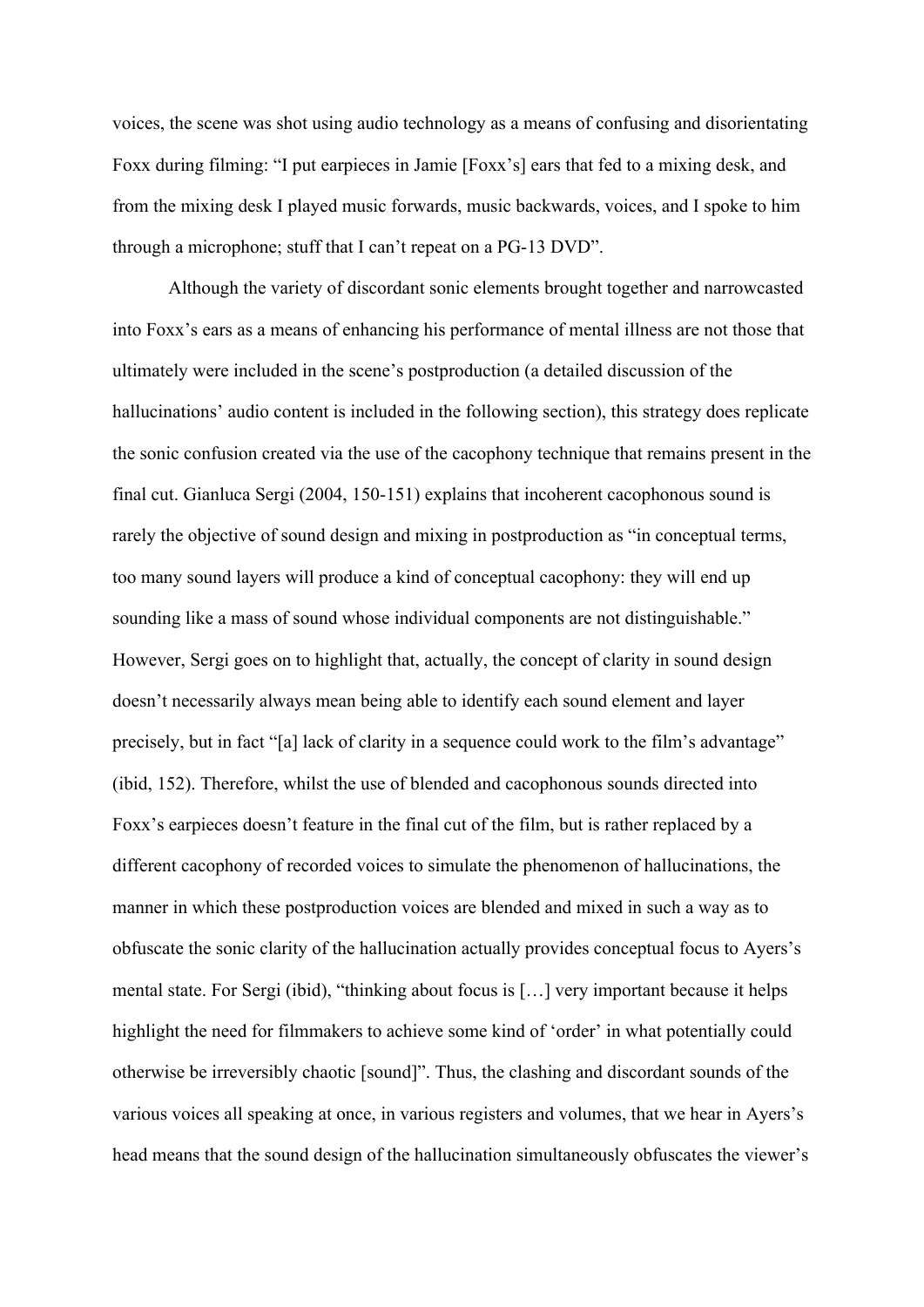perceptual focus, that is, the ability to distinguish individual aspects of the sound design with precision, whilst elucidating the conceptual focus of Ayers's unsettled mind with a degree of verisimilitude. Thus, paradoxically, this sound design technique creates the "order" that Sergi alludes to through the intentional sonic disruption of clarity.

#### **The Voice and Racial Discourse**

As discussed, the use of flashbacks is an instrumental technique in thinking through Ayers's trauma and anxieties. The key sonic characteristics of these flashbacks are incoherence and cacophony as a means of depicting the disorientation of schizophrenic hallucination. However, another important aspect to consider is the key linguistic content of the hallucinations. Having considered the sonic properties of the voices that Ayers hears this section turns attention to what the voices actually say when they can be heard with any clarity and what this means for the representation of mental illness in the film.

The running theme present in the flashbacks to Ayers's teenage years is that much of Ayers's anxiety and paranoia stems from a fear of racial persecution, leading to the onset of his schizophrenia. There are numerous discursive links between racial discrimination and mental illness in the film, with sound design at the forefront of this. In the first flashback that touches upon Ayers's nascent schizophrenia, the young Ayers is shown in a concert hall at the Juilliard School. He is the only black character in shot; indeed, it is suggested through a variety of wide angle panning shots that Ayers is the only black pupil attending the school. A wide shot shows Ayers in the middle of the group of white students, the ambient sound of the groups' muttering and talking is silenced and punctuated by the sudden non-diegetic sound of a tuning fork being struck; at the same moment the camera cuts to a close-up of Ayers's face, internalising the sound of the fork within his mind. When the camera cuts back out to wide shot Ayers now appears sitting in the auditorium alone, and thus the intentional discontinuity edit from the previous wide shot alerts the viewer that all is not well in Ayers's mind. This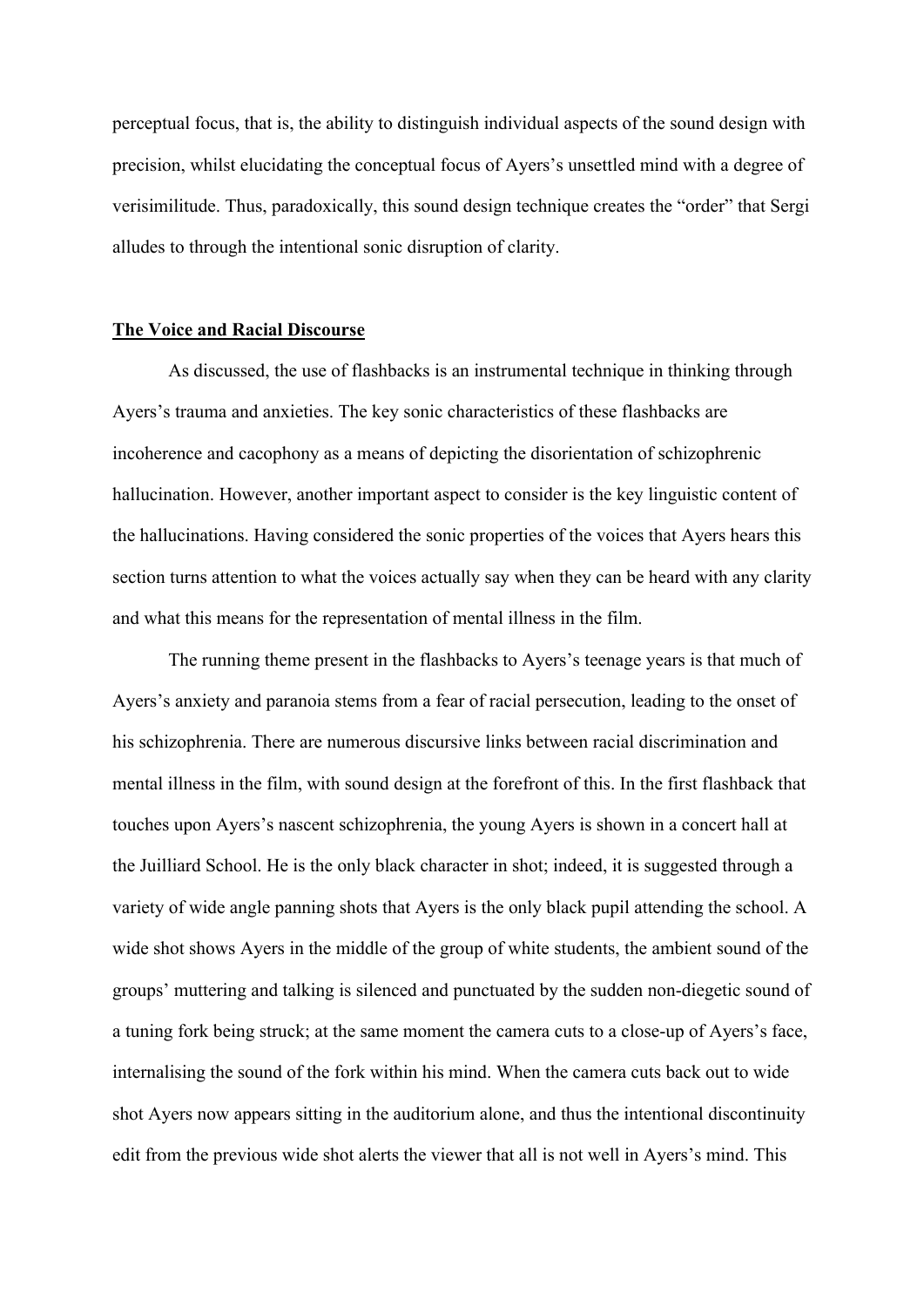sequence emphasises Ayers's isolation from his peers as the only black member of the group. As the tuning fork sound effect fades out, nondescript male and female voices can be heard repeatedly calling out Ayers's name. As Ayers is now shown alone, we come to understand these as auditory hallucinations, and thus the tuning fork comes to symbolise the precipitous moment that Ayers's disorder begins to manifest.

Shortly after, in another flashback to Juilliard, Ayers becomes distressed by the growing presence of the voices that he hears and attempts to find a place to hide from them in the school. As he does so, the voices can be heard making racially provocative comments, such as, "they hate you with all their white heartless anger". When Ayers finds a closet to hide in the voices tell him that he will never be able to hide well enough. The sound mix then adjusts, beginning to clash and overlap the sounds of the different voices indecipherably and with increasing frequency, demonstrating the use of cacophony as a synchronising motif to create an audible sense of the disorientation and paranoia that Ayers experiences. Eventually, as the camera tracks in on Ayers's anguished face, the only word that can be picked out of the chaotic mélange of sound is "whiteness", which is repeated several times at increasing volume until the end of the scene. Though the film never shows Ayers being racially abused by other characters, the fact that his hallucinations manifest in such a way as to racially persecute Ayers illustrates his concerns and anxieties about being the only African American in his class, ultimately causing him to drop out of the school. Thus, his social isolation on account of his minority status is implicated as being significant in the onset of his mental disorder, ultimately leading to his homelessness.

Morgan Woolsey (2015, 176-177) contends that "[there is a] usual hierarchy of cinematic sounds that dictates that all sonic elements assure the intelligibility of the dialogue." However, a different effect is noticeable here in *The Soloist*, using both diegetic sound and music to defy convention and emphasise Ayers's psychologically complex character. The intentional blurring and lack of clarity in the audio of Ayers's hallucinations in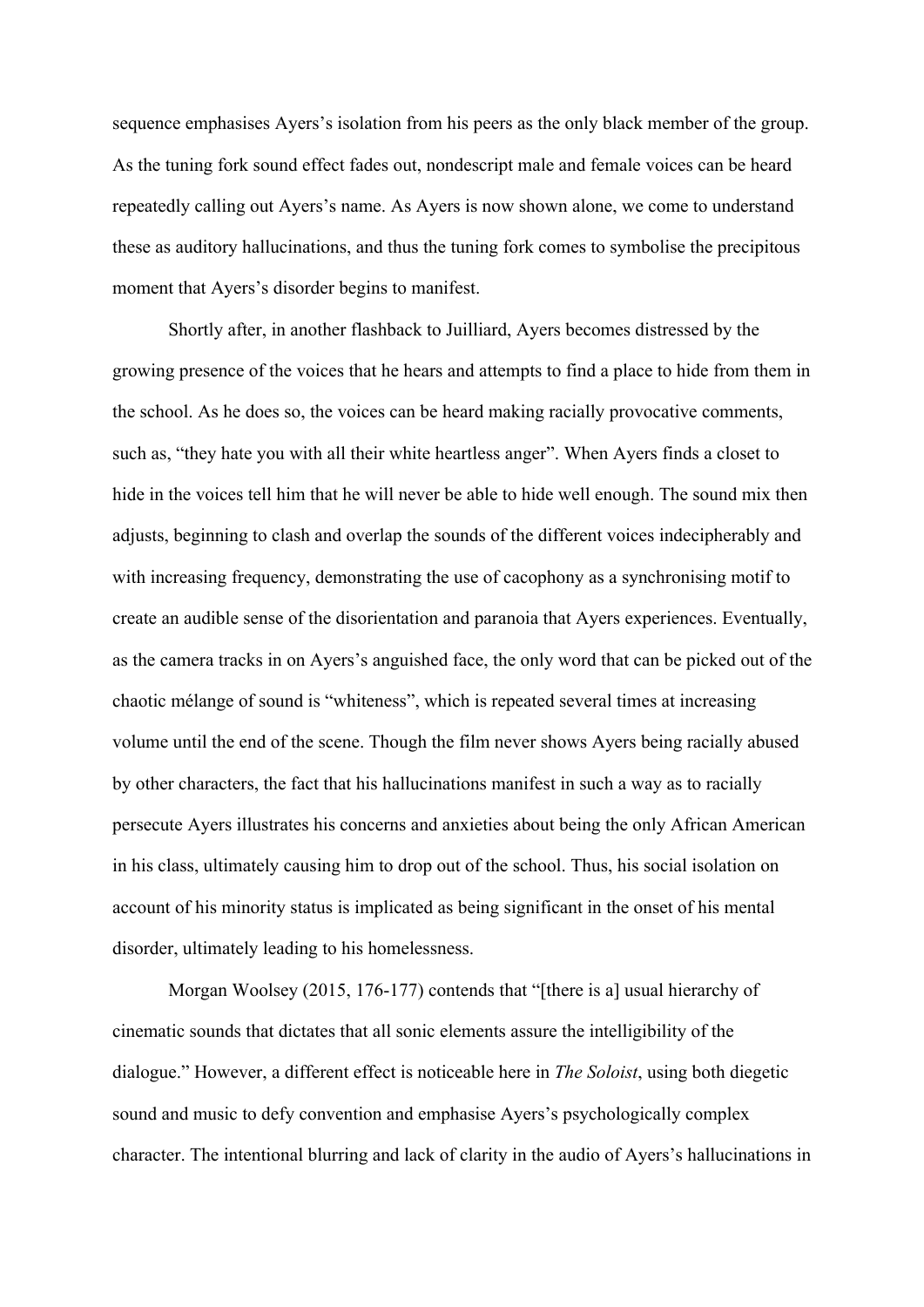these flashbacks marks a distinct separation from the conventional approach to sound design that Woolsey alludes to, in which coherent and clear dialogue is prioritised above all other aspects of sound design. This technique resembles more what Carolyn Birdsall and Senta Siewert (2013, 34-39) refer to as distortion, which they identify as a key trope in post-WWII European avant-garde radio that has more recently migrated into film production. The use of distortion in avant-garde radio was primarily an experimental voicework technique whereby disturbing the clarity of recorded voices became one of the means of "investigating themes of disembodiment, interiority, multiple voices and split subjectivities […] allowing the voice to become an abstract sound (or even sound effect)" (ibid, 34). Birdsall and Siewert go on to note that the rise in digital film sound in the 1990s enabled similar creative possibilities, in which "techniques of distortion and immersive soundscapes [construct] the disturbed interior world of protagonists" (ibid, 39). In this case, Ayers's hallucinations begin rather perceptible, but ultimately are mixed into cacophonous distortion, allowing only the word "whiteness" to be discernible amongst the noise, ensuring that the impression given is that Ayers's disturbed interior world is one permeated by racism and racial anxiety, exacerbating and elucidating his mental disorder.

Chion (1994, 5-6), in keeping with Woolsey, refers to cinema as being primarily "vococentric" in nature, meaning that "[film] almost always privileges the voice […] it is the voice that is isolated in the sound mix like a solo instrument – for which other sounds (music and noise) are merely accompaniment". In *The Soloist* what one notices instead is that, whilst the use of voices to create hallucination is essential, and therefore may be described as vococentric in its application, the fluctuating nature of the hallucinations' clarity and intelligibility challenges this notion. Ayers may be a soloist, but he is most often accompanied by an ensemble of cacophonous voices that are privileged over his own voice at various points in the film. This is particularly true when we hear the many racially charged comments that Ayers's hallucinations make. However, that there are times when the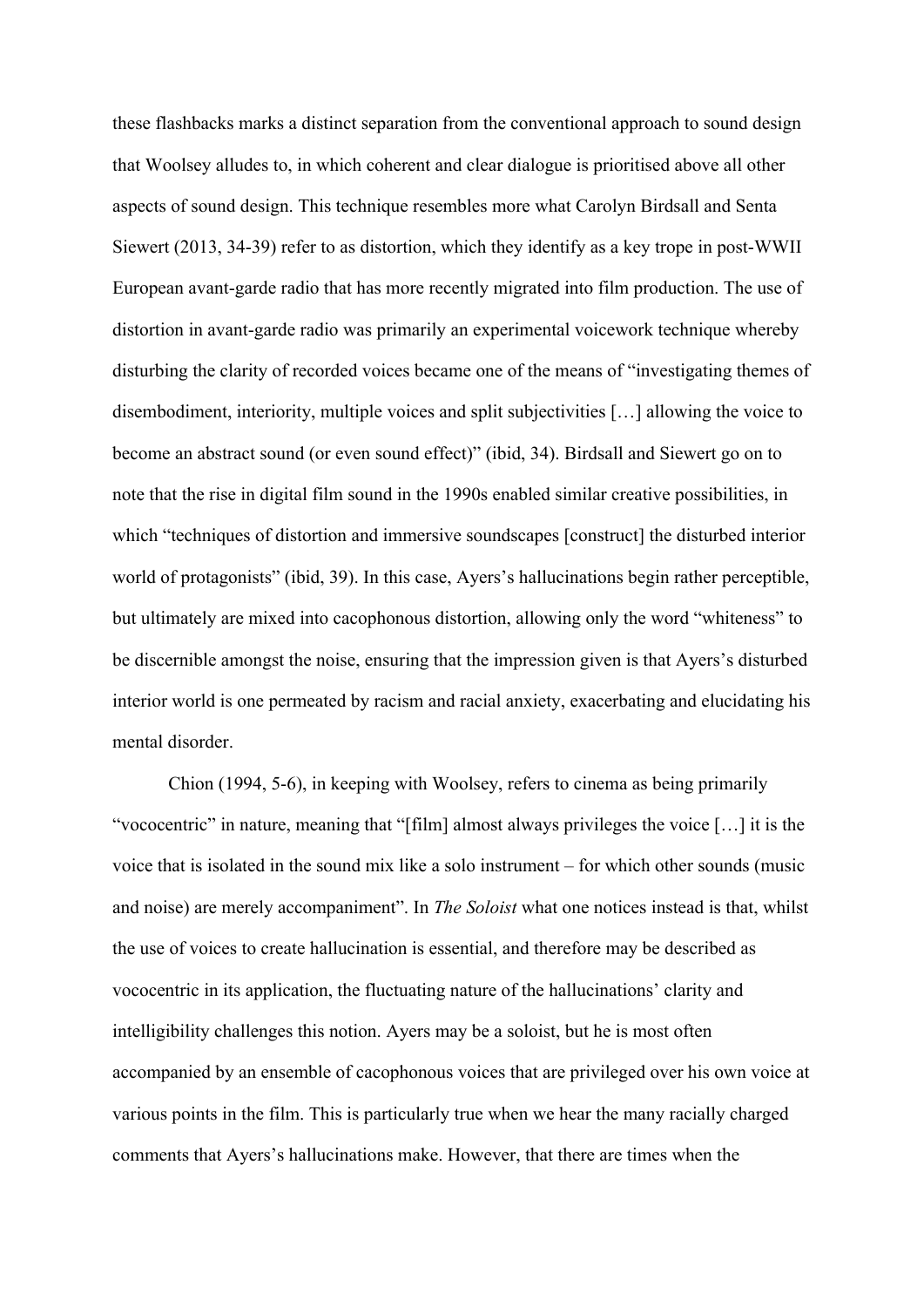hallucinatory voices are themselves indecipherable from one another suggests that this sonic technique does not neatly nor consistently conform to this vococentric approach.

It is important to note, however, that whilst the use of such techniques in *The Soloist* add complexity to Ayers's psychological characterisation, the crucial detail is that Ayers's interiority does not become resolved or restored at any point. Rather, there is a problematic sense throughout the film that Ayers and his condition are significant because they allow Steve Lopez to grow and develop as a person, changing the way he relates to vulnerable people around him and becoming re-engaged with important loved ones, his ex-wife in particular. David Mitchell and Sharon Synder (2000, 9-15) discuss this prevalent form of narrative prosthesis, in which they refer to the relationship of disability and characterisation as a prosthetic contrivance. In this instance, there are moments in the film in which Ayers's disability becomes a contrived narrative device for evolving Lopez's character and storyline, thus downplaying Ayers's own agency and autonomy.

Woolsey (2015, 177-178) explains that, in early American sound cinema, there were concerns that the nascent ability to record voices would detract from the visual action of films by focussing too heavily on dialogue. The way that this fear was assuaged was to frequently use and record African American performers as their voices were perceived to have less intrusive sound properties. However, alongside this practice there is also evidence of another, contradictory, approach. Michael A. Chaney (2004), Mary Bucholtz (2011), and Qiuana Lopez (2017) all discuss the role of the disembodied black voice in media, considering early 20<sup>th</sup> Century film's use of white performers imitating black dialect, or "blackvoice", through minstrelsy (Bucholtz, ibid, 256); the re-appropriation of these historical sonic stereotypes in the Hollywood "wigger" comedy film (ibid) and animated television shows (Chaney, 2004); to the later emergence of metaparodic depictions of incompetent minstrel performers in Hollywood film (Lopez, 2017). Perversely, then, the use of disembodied black voices for their perceived un-intrusiveness as noted by Woolsey clashes discordantly with other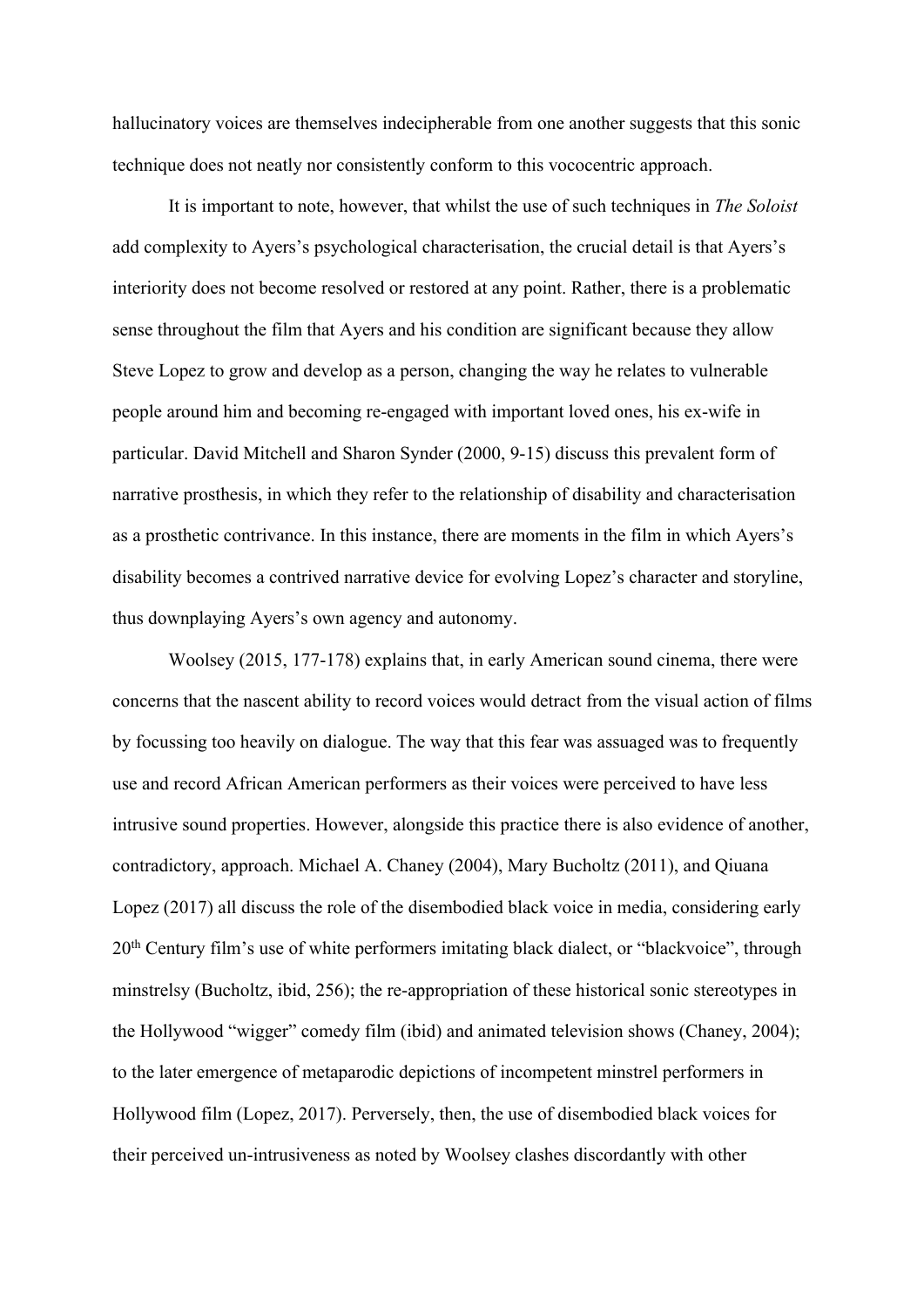instances in which historical representations of black identities, as performed by white actors over-exaggerating sonic and linguistic stereotypes of blackvoice, stands in stark contrast to this technique. There is therefore an untidy tension and interplay between those black voices interpreted as un-intrusive and those imitated black voices, which, as Bucholtz notes, "often highlighted rather than erased dissonant indexicalities of race." Therefore, the use of sound and voice to depict black identities and culture in historical film presents numerous incongruities and unresolved clashes.

Woolsey (ibid, 178) likens this interplay to a form of synaesthesia, claiming "the idea of the 'black voice', then, is made possible by 'synaesthesia', the conflation of the audible and visible." The broader point Woolsey makes here is that black representation becomes identifiable through a series of conventional expectations produced via sound, which in turn directs focus to the visual signifiers of race. Whilst synaesthesia has already been discussed in this article in the way that Wright privileges music and sound through the use of an abstract light sequence to downplay the spectacle of images, Woolsey's point refers to a form of broader cultural synaesthesia constructed via film conventions, which rings true in the audio-linguistic content of Ayers's hallucinations. Where black voices in some cases may have commonly been used in film sound recording due to notions of being less intrusive, the use of voicework here is deployed precisely for its intrusiveness and disturbing presence, though still in a manner that draws attention to Ayers's racial identity and its assault by the intrusive voices.

Throughout the series of flashbacks showing the onset and growing severity of Ayers's condition, the soundscape of the hallucinations is frequently partnered with shots of Ayers in confined and/or underground areas. Spaces such as the closet where he hides, the tunnel where he first performs on the cello, and his mother's basement all function as interior spatial metaphors for Ayers's subconscious, which harbours an anxiousness and instability that is articulated primarily through sound editing. In each flashback the hallucinations are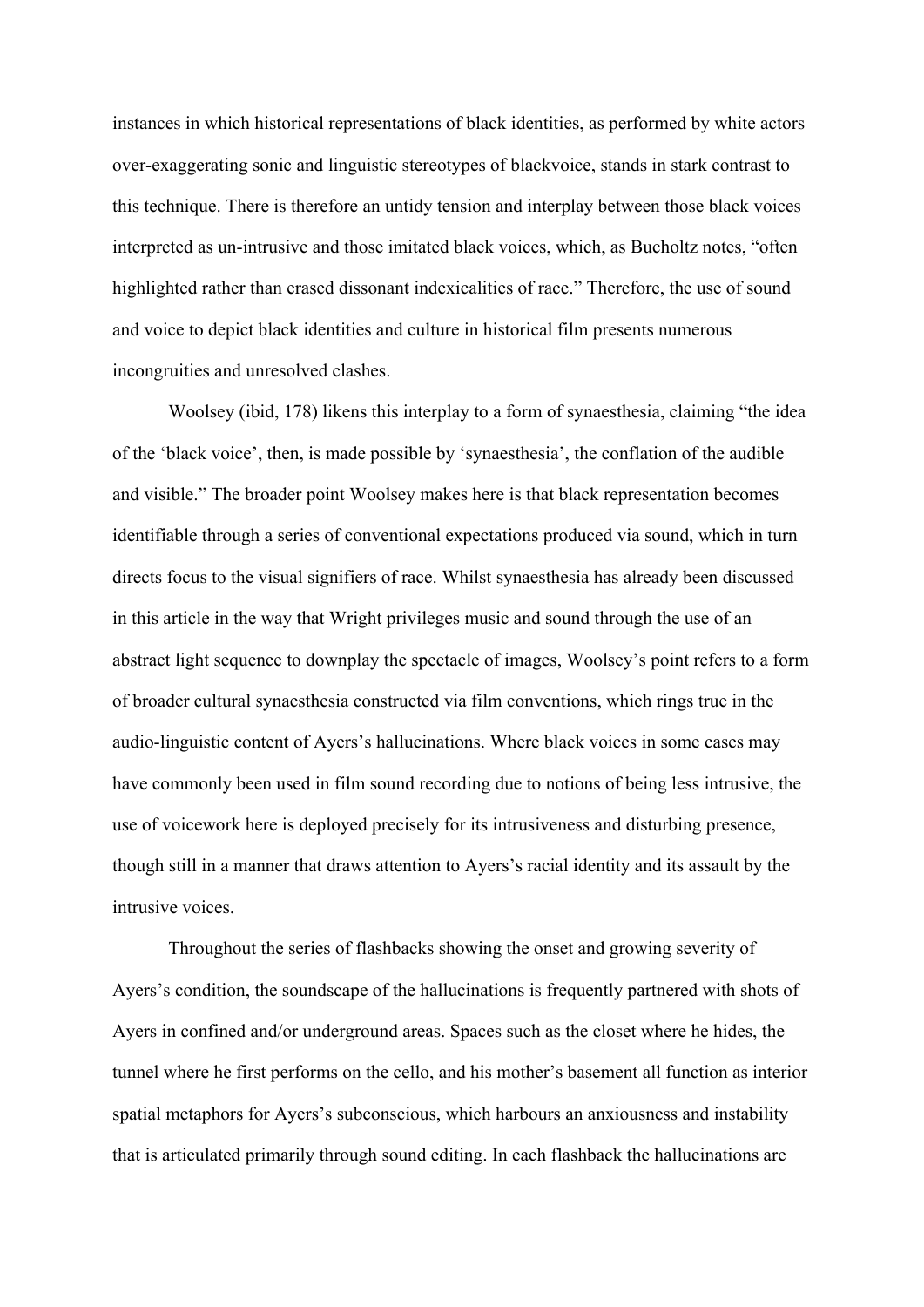consistently difficult to hear amidst their many clashes. However, in each instance there are perceptible moments that gesture to Ayers's clear racial insecurity and anxiety. For instance, particular phrases such as "they'll turn you white", "you're my boy", and the macabre claim that "they'll string you up Nathaniel", which enmeshes Ayers's musicality and his anxiousness through an explicitly racist discourse, all serve to continually implicate Ayers's awareness of his disadvantaged social position as a young poor black man and its incongruity with his musical skill in the construction of his mental disorder. The more panicked and insecure Ayers becomes, the voices often tell him that he "isn't really there", ultimately denying him his identity and place in the world by questioning his very sense of being. Ultimately then, Ayers's psychic interiority is and remains fractured and unsettled, it is never restored or resolved. Instead, Ayers is plagued by a discriminatory racial discourse that has resonances with historical racial tensions prevalent in American history since the era of slavery, which may problematically be suggestive that Ayers himself is at fault for his condition as it overrides any sense in the film that physiological factors may contribute to or be responsible for his illness. Instead, this racial identity focus seems to exclusively implicate the systemic impact of racism as a root cause that elides the possibility of medical and physiological causes.

As previously noted, that we see Ayers confined in claustrophobic environments as a visual means of accompanying his mental distress acts as spatial metaphor for his deteriorating condition. However, we may also link this technique back to the notion of the *bodymind*. As Schalk (2018, 5-6) writes, '*bodymind* is particularly useful in discussing the toll racism takes on people of colour. As more research reveals the ways experiences and histories of oppression impact us mentally [and] physically...the term *bodymind* can help highlight the relationship of nonphysical experiences of oppression – psychic stress – and overall wellbeing.' (Italics in original). In the case of Ayers, whilst his experiences of racist oppression may be almost exclusively internalised and derived from schizophrenic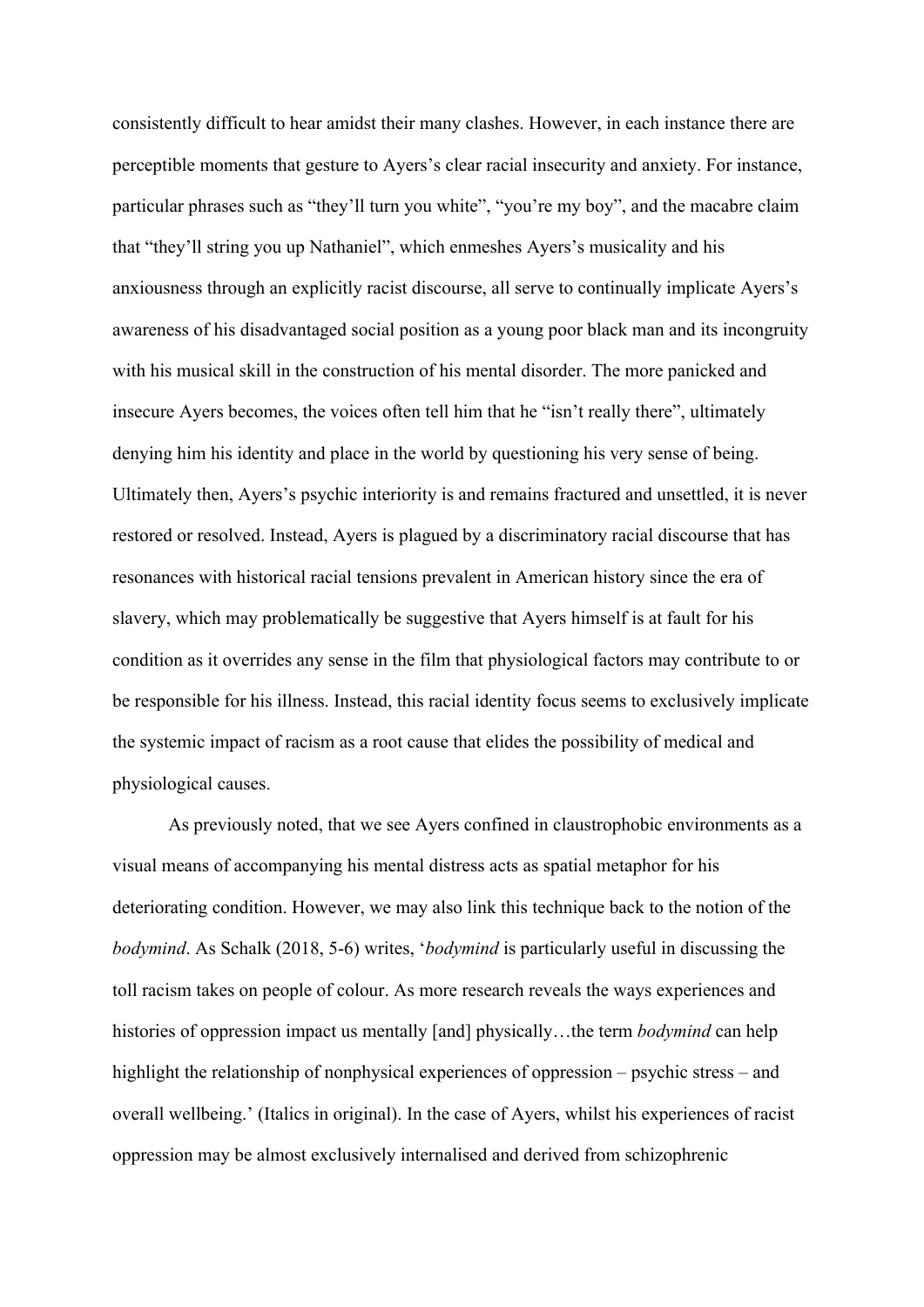symptoms, and this may have problematic repercussions in terms of suggesting Ayers is responsible for his own illness, these voices manifest deploying a rhetoric that implicates the historical legacies of racism and systemic inequalities in America as significantly detrimental to his wellbeing, combining the use of sound to depict the mental events in his mind with images of his physical presence in uncomfortable and claustrophobic spaces, articulated in a manner that encapsulates the concept of bodymind.

Ultimately, the use of hallucinatory voices as a device to connect Ayers's mental illness to a sense of anxiety derived from his overwhelmingly white surroundings speaks to Birdsall and Siewert's claim, developed from Chion's work on *acousmatic* sound (that is, film sound that has no visible source), that disembodied voices in film showcases the possibility for film sound to "experiment with [the] relationship of the voice to body and subjecthood" due to their connection to concepts of the uncanny and mental disturbance (2013, 30). One may argue that as the internal diegetic voices are present in Ayers's mind that they do have a visible on-screen source, complicating the notion of whether this hallucinatory sound is indeed acousmatic, but what is clear is that the use of the disembodied hallucinatory voices in *The Soloist* touches on this form of psychoanalytic uncanny sound, whereby the construction of his mental disorder and its symptoms implicates racist discourses as the voices directly challenge and assault his psychic subjecthood and mental wellbeing.

## **Conclusion**

That the popular music biopic has an intrinsic and important relationship to music and sound design is likely unsurprising. However, this article has, through the exploration and analysis of *The Soloist* as an exemplar text, revealed the creative possibilities for sound design to achieve an articulation of schizophrenic experience and symptoms in cinematic representation. As part of the popular music biopic subgenre, the film can be located within a wider cyclical moment in modern film production owing to the Hollywood biopic's current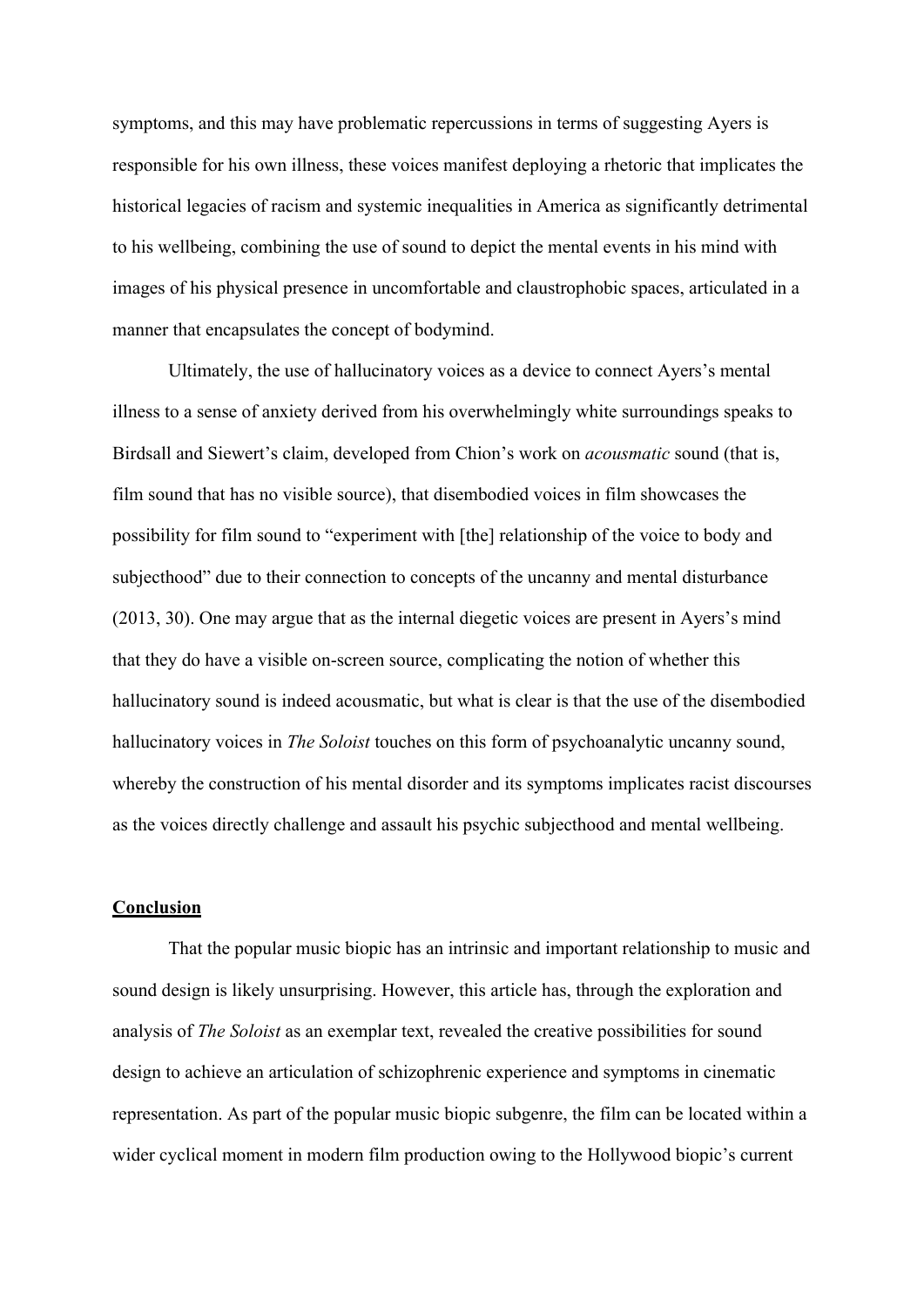and sustained fascination with the issue of mental disorder. In narrating a large segment of Ayers's life the film foregrounds sonic techniques as an essential component in constructing his auditory hallucinations. Through shrewd and precise combinations of music, sound effects, dialogue and voice(s), director Joe Wright, sound designer Craig Berkey, and the many other staff responsible for the film's sound have developed a soundscape that blends these various elements to create a sonic portrait of Ayers's psychic mental state. The interplay between various diegetic and non-diegetic sounds, as well as moments where the relationship between both is disrupted and unclear, showcases the important role that music plays in Ayers's wellbeing, placing its soothing and structuring role at odds with the racially provocative and chaotic cacophony of the voices that he hears. Throughout the film there are other (predominantly white) characters who are shown to "opt-in" to the technologised hearing of voices, Lopez frequently uses his tape recorder as well as the headset of his mobile phone and in several establishing shots groups of tourists are shown taking audio tours of L.A. The technological hearing of voices here provides clarity and structure to the thoughts and experiences of these characters whereas for Ayers, who has no control or capability to manipulate the voices, the aggressive and disorientating nature of his hallucinations serve only to disrupt his musicality and place him outside the social status quo as both a black homeless man conscious of his largely white surroundings and as a vulnerable schizophrenic character impacted by systemic racist discourse and internalised experiences.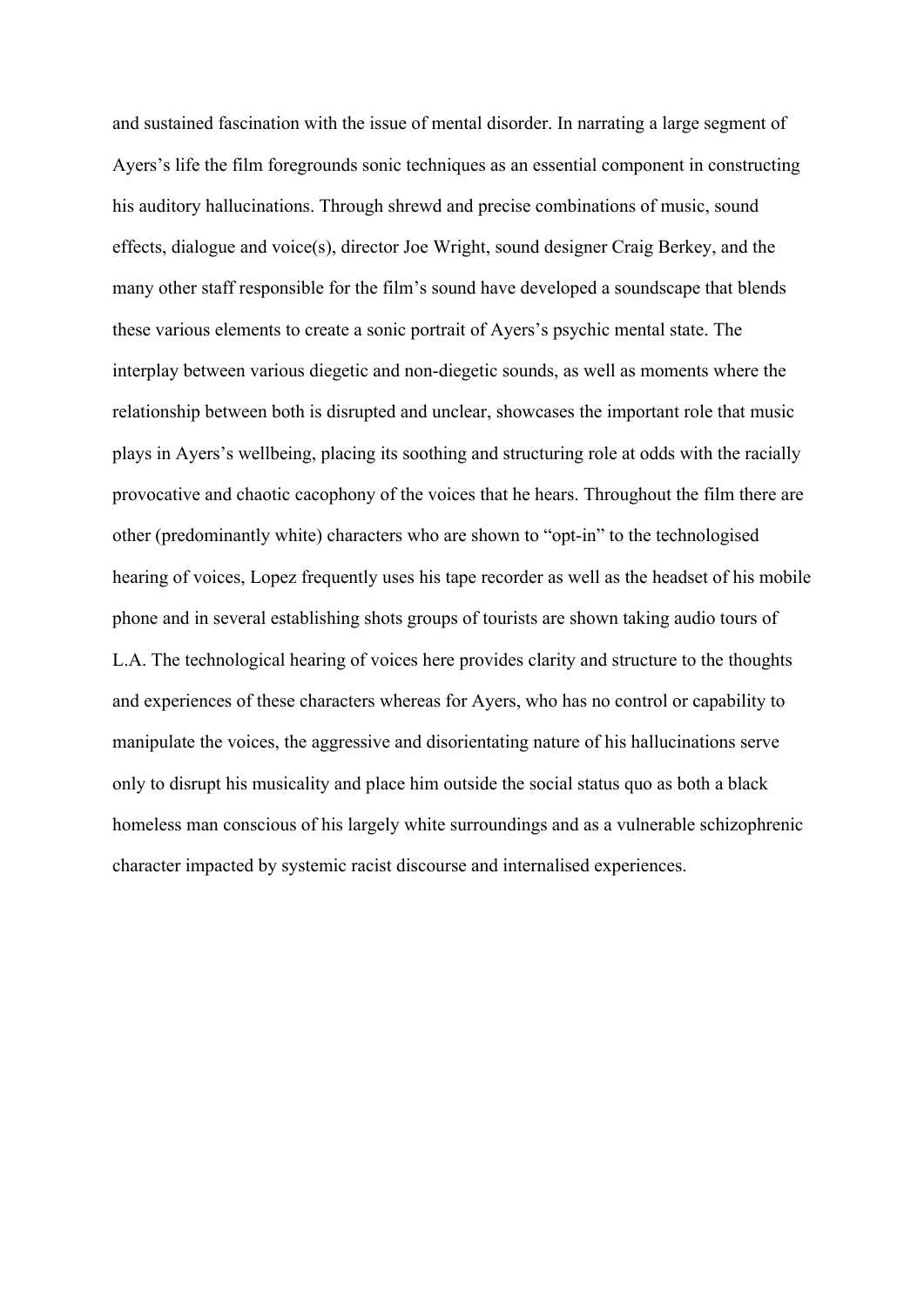## **References**

- *A Beautiful Mind*. Directed by Ron Howard. Hollywood, CA: Universal Pictures, DreamWorks, Imagine Entertainment. 2001.
- *Amadeus*. Directed by Milos Forman. Berkley, CA: AMLF, The Saul Zaentz Company. 1984.
- American Psychiatric Association. 2013. *Diagnostical and statistical manual of mental disorders.* 5<sup>th</sup> Edition. London: American Psychiatric Publishing.
- Birdsall, Carolyn, and Senta Siewert. Of sound mind: Mental distress and sound in twentieth-century media culture. *Tijdschrift voor mediageschiedenis* 16(1): 27-45.
- Bordwell, David and Kristin Thompson. 2001. *Film art: An introduction*. 6th Edition. New York: McGraw-Hill.
- Bucholtz, Mary. 2011. Race and the re-embodied voice in Hollywood film. *Language & Communication* 31: 255-265.
- Chaney, Michael A. 2004. Coloring whiteness and blackvoice minstrelsy: Representations of race and place in *Static Shock, King of the Hill*, and *South Park*. *Journal of Popular Film and Television* 31(4): 167-184.
- Chion, Michel. 1992. Wasted words. In *Sound theory, sound practice*, ed. Rick Altman, 104-112. London: Routledge.
- Chion, Michel. 1994. *Audio-vision: Sound on screen*. West Sussex: Columbia University Press.
- Deaville, James. 2015. Sounds of Mind: Music and Madness in the Popular Imagination. In *The Oxford handbook of music and disability studies*, eds. Blake Howe, Stephanie Jensen-Moulton, Neil Lerner, and Joseph Straus. 640-658. Oxford: Oxford University Press.
- *Factory Girl*. Directed by George Hickenlooper. Hollywood, CA: The Weinstein Company, L.I.F.T Production, Holly Wiersma Production. 2006.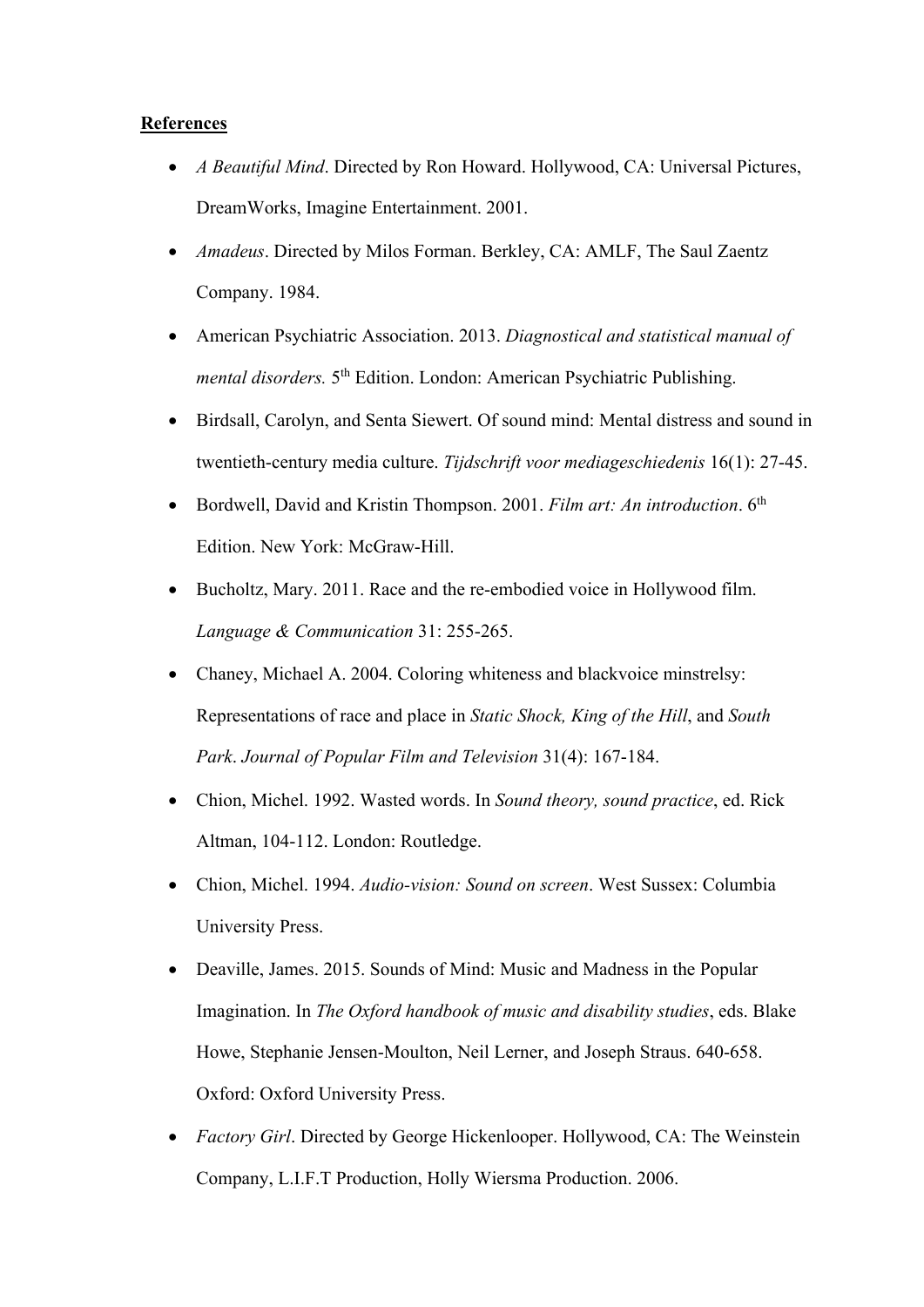- *Girl, Interrupted*. Directed by James Mangold. Hollywood, CA: Columbia Pictures, Red Wagon. 1999.
- Honisch, Stefan Sunandan. 2016. Music, sound, and noise as bodily discourse: Disabling the filmic diegesis in Hideo Nakata's *Ringu* and Gore Verbinski's *The Ring*. In *Transnational horror cinema: Bodies of excess and the global grotesque*, eds. Sophia Siddique, and Raphael Raphael. 113-131. London: Palgrave Macmillan.
- Lopez, Qiuana. 2017. Minstrelsy speaking: Metaparodic representations of blackface and linguistic minstrelsy in Hollywood films. *Discourse, context & media* 23: 16-24.
- *Love & Mercy*. Directed by Bill Pohlad. Hollywood, CA: River Road Entertainment, Battle Mountain Films. 2014.
- Marshall, Lee, and Isobel Kongsgaard. 2012. Representing popular music stardom on screen: The popular music biopic. *Celebrity studies* 3(3): 346-361.
- Mitchell, David T., and Sharon L. Synder. 2000. *Narrative prosthesis: Disability and the dependencies of discourse.* Ann Arbor: University of Michigan Press.
- *Pawn Sacrifice*. Directed by Edward Zwick. Hollywood, CA: Gail Katz Productions, MICA Entertainment, Material Pictures, PalmStar Media, PenLife Media. 2014.
- Polaschek, Bronwyn. 2013. *The postfeminist biopic: Narrating the lives of Plath, Kahlo, Woolf and Austen*. Hampshire: Palgrave Macmillan.
- *Pollock*. Directed by Ed Harris. Hollywood, CA: Sony Picture Classics. 2000.
- Price, Margaret. 2014. The bodymind problem and the possibilities of pain. *Hypatia* 30(1): 268-284.
- *Prozac Nation*. Directed by Erik Skoldbjærg. Hollywood, CA: Miramax, Millennium Films, Cinerenta, Given Films, Cinenation. 2001.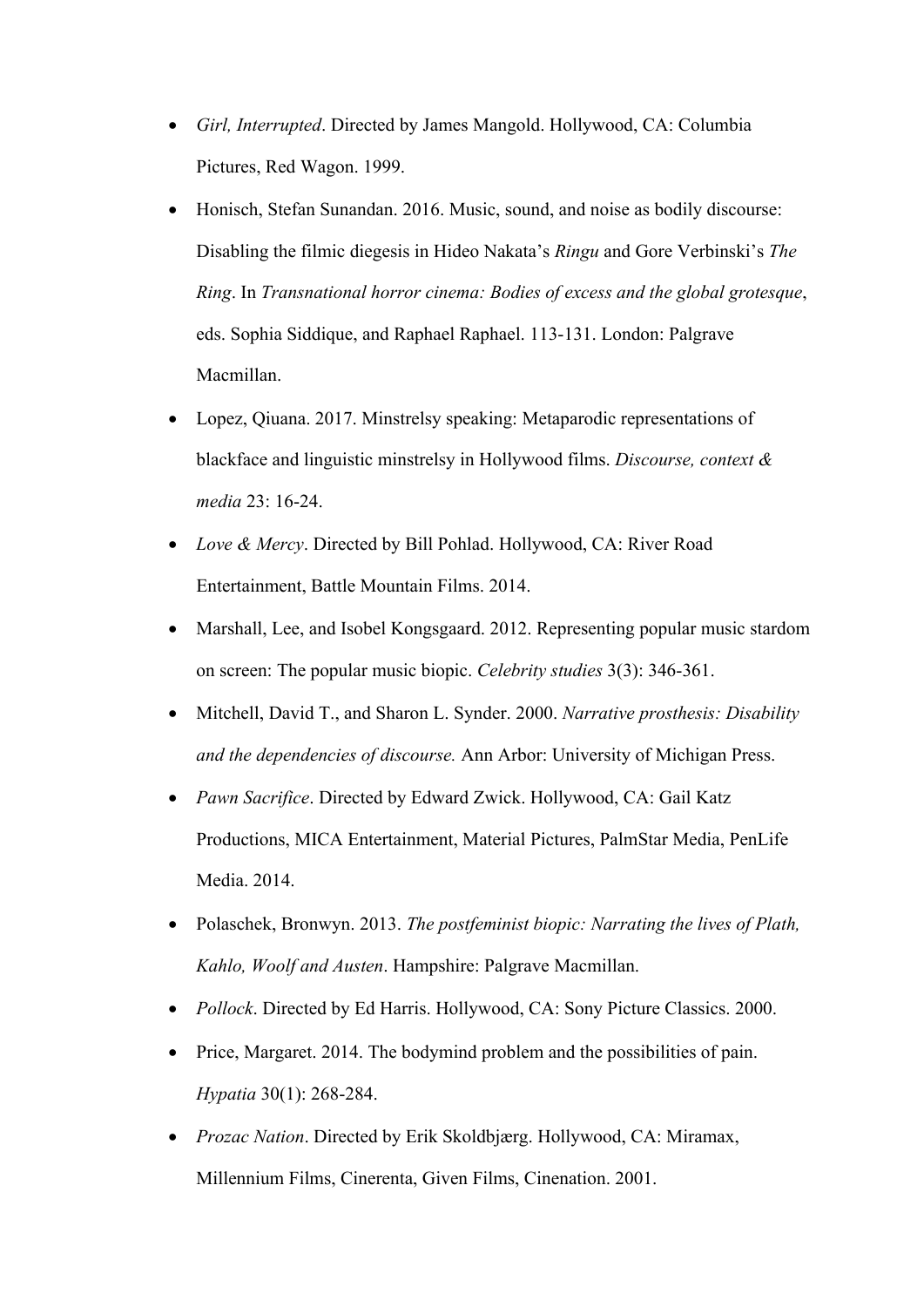- *Ray*. Directed by Taylor Hackford. Hollywood, CA: Universal Pictures, Bristol Bay Productions, Anvil Films, Baldwin Entertainment Group. 2004.
- Schalk, Sami. 2018. *Bodyminds reimagined: (Dis)Ability, race, and gender in black women's speculative fiction*. London: Duke University Press.
- Sergi, Gianluca. 2004. *The Dolby era: Film sound in contemporary Hollywood cinema*. Manchester: Manchester University Press.
- Straus, Joseph N. 2011. *Extraordinary measures: Disability in music*. Oxford: Oxford University Press.
- *The Aviator*. Directed by Martin Scorsese. Hollywood, CA: Forward Pass, Appian Way, IMF, Initial Entertainment Group, Warner Bros., Miramax. 2004.
- *The Fighter*. Directed by David. O. Russell. Hollywood, CA: Closest to the Hole Productions, Fighter, Mandeville Films, Relativity Media, The Weinstein Company. 2010.
- *The Hours*. Directed by Stephen Daldry. Hollywood, CA: Paramount Pictures, Miramax, Scott Rudin Productions. 2002.
- *The Soloist*. Directed by Joe Wright. Hollywood, CA: DreamWorks Pictures, Universal Pictures, StudioCanal, Participant Media, Krasnoff/Foster Entertainment, Working Title Films. 2009.
- *The Wolf of Wall Street*. Directed by Martin Scorsese. Hollywood, CA: Red Granite Pictures, Appian Way, Sikelia, EMJAG Productions. 2013.
- *Walk the Line*. Directed by James Mangold. Hollywood, CA: Fox 2000 Pictures, Tree Line Film, Konrad Pictures, Catfish Productions, Major Studio Partners, Mars Media Beteiligungs. 2005.
- Wallace, Robin. 2018. *Hearing Beethoven: A story of musical loss and discovery*. London: University of Chicago Press.